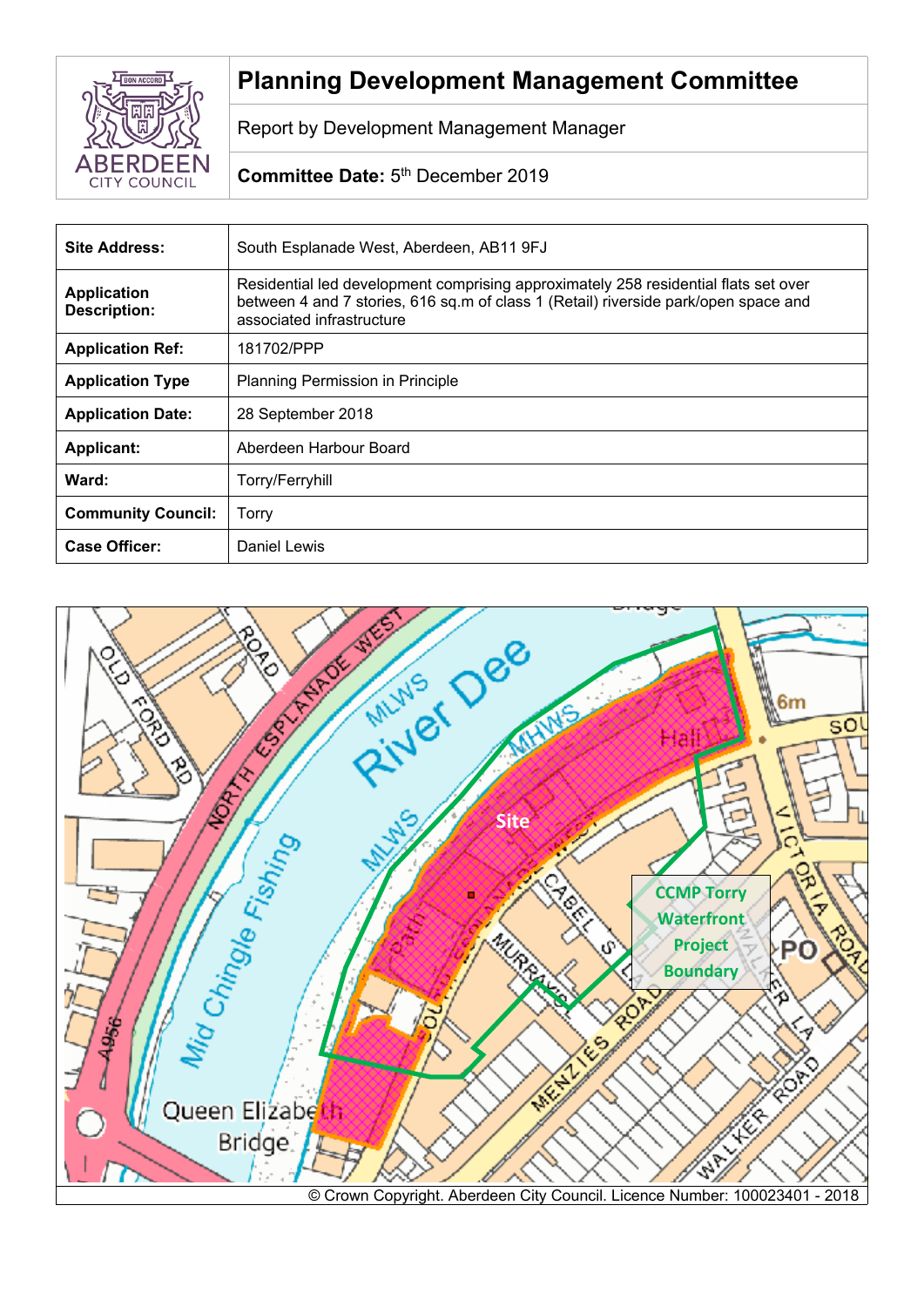#### **RECOMMENDATION**

Willingness to approve subject to conditions and securing a legal agreement to deliver affordable housing and developer obligations towards community facilities, sports and recreation, open space and healthcare.

### **APPLICATION BACKGROUND**

#### **Site Description**

The application site incorporates land on the north side of South Esplanade West in Torry, situated immediately adjacent to the River Dee, between the Victoria Bridge at its north end and the play park and rowing club premises near the Queen Elizabeth Bridge (A956) at its south end.

It is owned by Aberdeen Harbour Board and features several industrial and commercial premises including a crane depot, petrol filling station, warehouse, mission hall, vacant and hot food takeaway facing onto Victoria Road. Between this developed area and the high tide mark of the river is a public footpath set within riverside vegetation, with a belt of trees separating it from the developed area.

- The River Dee is designated as a Special Area of Conservation and as a Local Nature Conservation Area.
- The Victoria Bridge is a B-listed structure and located at the east end of the site, although out with it.
- The proposed site lies between two Air Quality Management Areas (AQMA).

#### **Relevant Planning History**

- A proposal of application notice (180297/PAN) for the proposed development was submitted in March 2018.
- In May 2018 an environmental impact assessment ('EIA') screening opinion request (180589/ESC) was submitted. The planning authority confirmed that an environmental impact assessment would not be required.

#### **APPLICATION DESCRIPTION**

#### **Description of Proposal**

Planning permission in principle is sought for a residential led development comprising approximately 258 flats and 618 sq.m of class 1 (retail) space.

Although an application for planning permission in principle, indicative details have been submitted to demonstrate that the level of development proposed could be accommodated on the site. The indicative plans have been amended since submission and show the following.

 Eight generally rectangular blocks, sitting at right angles to the river and South Esplanade West. They would contain 258 flats, which can be broken down into 90 one-bedroom, 129 two-bedroom, 32 three-bedroom and 7 four-bedroom flats.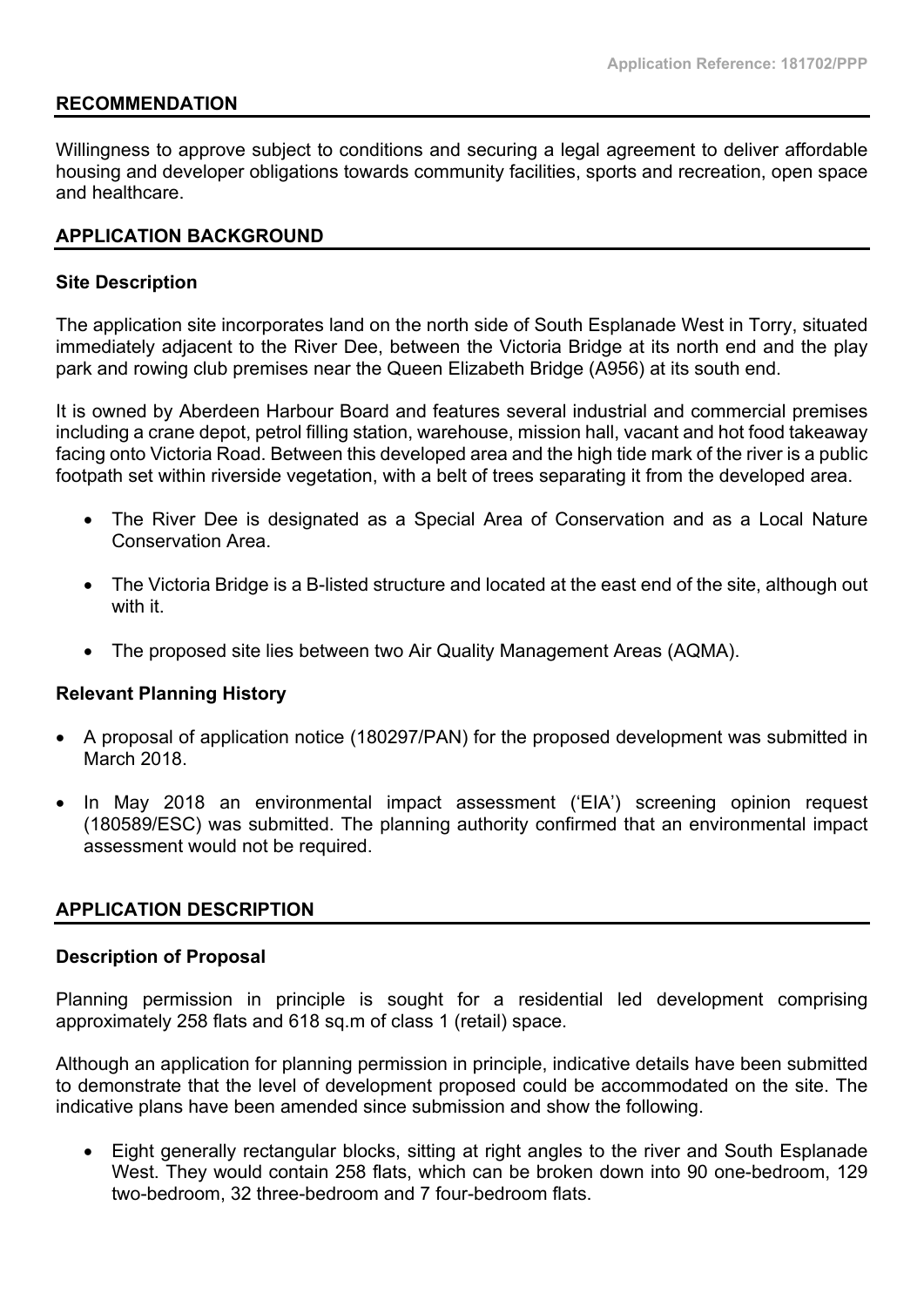- The blocks would be between four and five storeys tall on the South Esplanade West side of the development and between five and eight storeys on the riverside.
- The block facing Victoria Road would contain around 503 sq.m of commercial floor space at ground level whereas one of the middle blocks, adjoining the central public square would contain 113 sq.m, also at ground floor.
- A central area of public space (public square) between the middle blocks, with "jumping off" space set aside for a pedestrian bridge over the river should this ever come to fruition.
- 110 parking spaces would be provided in parking courts between the blocks. This figure would include seven accessible spaces and two car club spaces. 258 cycle parking spaces would be provided in internal cycle stores and seven motorcycle spaces within the car parks.
- Retention and enhancement of the green space and trees between the existing developed area and edge of the high tidemark. Connections into the existing path would be provided with the existing path improved to enhance access.
- Retention of the play park and Aberdeen Boat Club boathouse.

Details such as the appearance of buildings and detailed landscaping would be agreed through applications for matters specified in conditions.

### **Supporting Documents**

All drawings and supporting documents listed below can be viewed on the Council's website at:

[https://publicaccess.aberdeencity.gov.uk/online](https://publicaccess.aberdeencity.gov.uk/online-applications/applicationDetails.do?activeTab=documents&keyVal=PFPLBNBZHOE00)[applications/applicationDetails.do?activeTab=documents&keyVal=PFPLBNBZHOE00](https://publicaccess.aberdeencity.gov.uk/online-applications/applicationDetails.do?activeTab=documents&keyVal=PFPLBNBZHOE00) 

- Design and Access Statement
- Drainage Assessment
- Environmental Survey
- Flood Risk Assessment and Addendum
- Noise Impact Assessment
- Pre-application Consultation Report
- Phase 1 Geo-Environmental Site Assessment
- Transport Assessment
- Tree Survey

### **Reason for referral to Committee**

The application has been referred to the Planning Development Management Committee because the application constitutes a Major Development and because six letters of representation have been submitted objecting to the application.

### **CONSULTATIONS**

**ACC - Developer Obligations** – Developer obligations are sought for community facilities, sports and recreation, open space and healthcare. (see the evaluation section of this report for a details breakdown)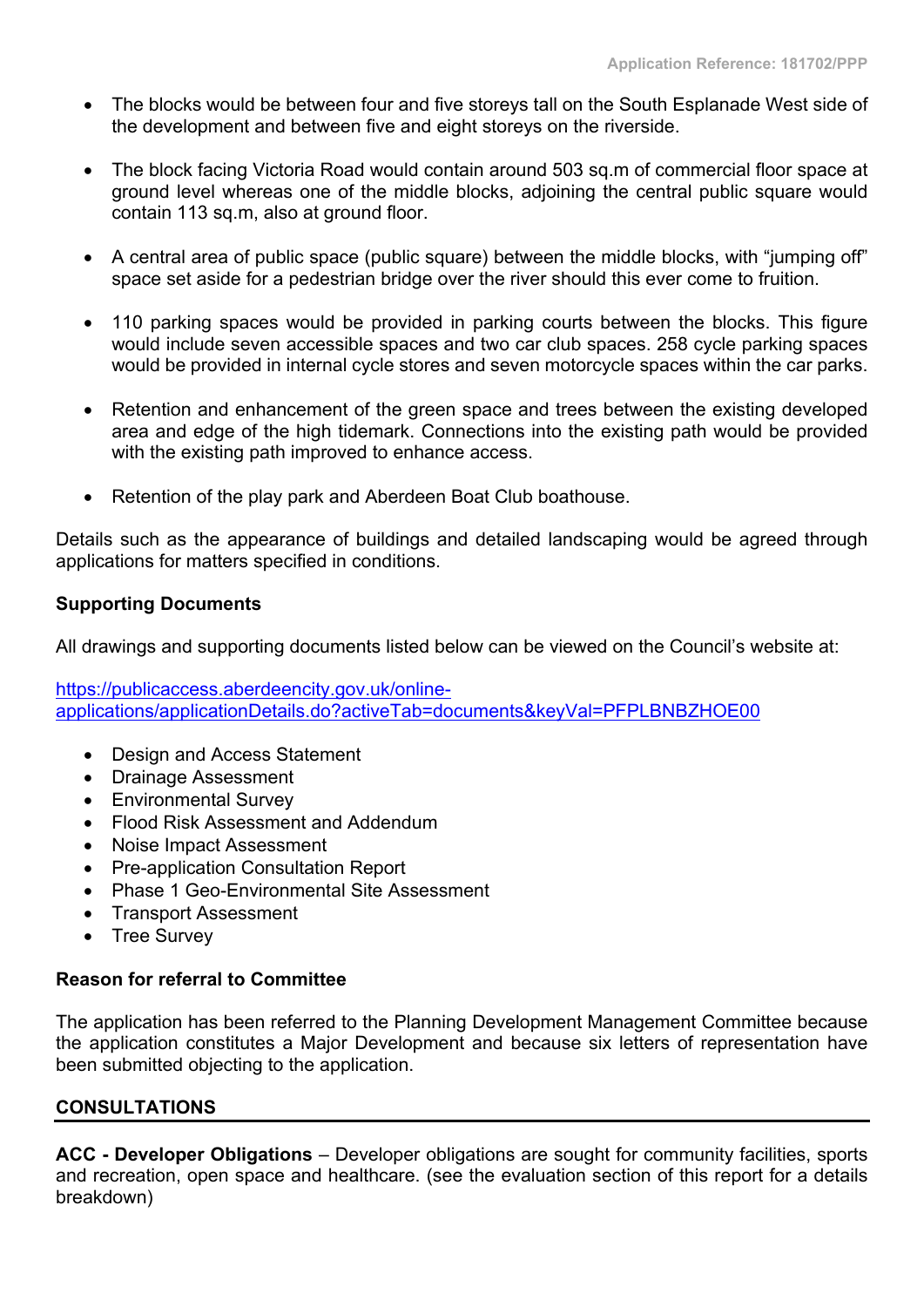**ACC - Environmental Health** – The outcome of the noise impact assessment in relation to the likelihood of achieving acceptable internal noise levels for the flats through application of appropriate mitigation measures is accepted. The Team considers the noise impacts for the development would be acceptable subject to the imposition of a condition that ensures the submission and approval of a scheme for an enhanced glazing specification and ventilation system for the windows of the affected flats and the subsequent implementation of such a scheme prior to first occupation.

In relation to air quality, it is understood that the number of parking spaces has been reduced to around 110 and the conclusions of the transport appraisal appear reasonable. On that basis it is accepted that a further air quality impact assessment would not be necessary

**ACC - Structures, Flooding and Coastal Engineering** – The flood risk assessment and addendum have been reviewed. No flooding records during Storm Frank (during 2015) of the east side of River Dee or the proposed site are held. Although the proposed finished floor level is acceptable, it is suggested consideration is given to a 1,000mm freeboard.

**ACC - Roads Development Management Team** – The Roads memorandum can be summarised as follows:

### Walking and cycling

- Parking court accesses should be footway crossings so there is a consistent footway along the site frontage that gives pedestrians priority.
- Details of road geometry, parking, dimensions etc should be conditioned for the detailed application stage.
- Appropriate pedestrian crossing facilities at the eastern end of South Esplanade West, provide safe routes towards the City Centre and the centre of Torry. South Esplanade West forms part of the National Cycle Network Route 1 connecting to designated cycle routes to other parts of the City.

As such the site is well served for pedestrians and cyclists.

### Public Transport

- There are numerous/frequent public transport links along the neighbouring streets (Victoria Road, Menzies Road) which provide links into the City Centre and the wider City
- Financial contributions should be secured to bring bus stops on Menzies Road up to standard and possible improvements to the most direct routes to these facilities up Cabel's and Murray's Lane that are currently not particularly desirable for pedestrians

### Parking

- The ACC parking standard for this area of the City is 1.5 spaces per flat or 0.8 for affordable/rented accommodation.
- 110 parking spaces are proposed achieving a ratio of 0.43 per flat ie. well below the standard. However, the site sits marginally outside the city centre within which parking standards can be reduced for new developments
- Limiting car parking can have positive and negative effects. It may encourage modal shift away from car ownership towards sustainable transport which is highly desirable and aid in reducing carbon emissions. Conversely the site is not in a controlled parking zone and, if this reduction in car ownership does not occur, the potential for indiscriminate parking is high. The Traffic Management Team confirm that the area is highly congested with limited scope for additional parking demand to be catered for on street. Alternative parking provision such as under-croft parking/standalone parking structure could be explored.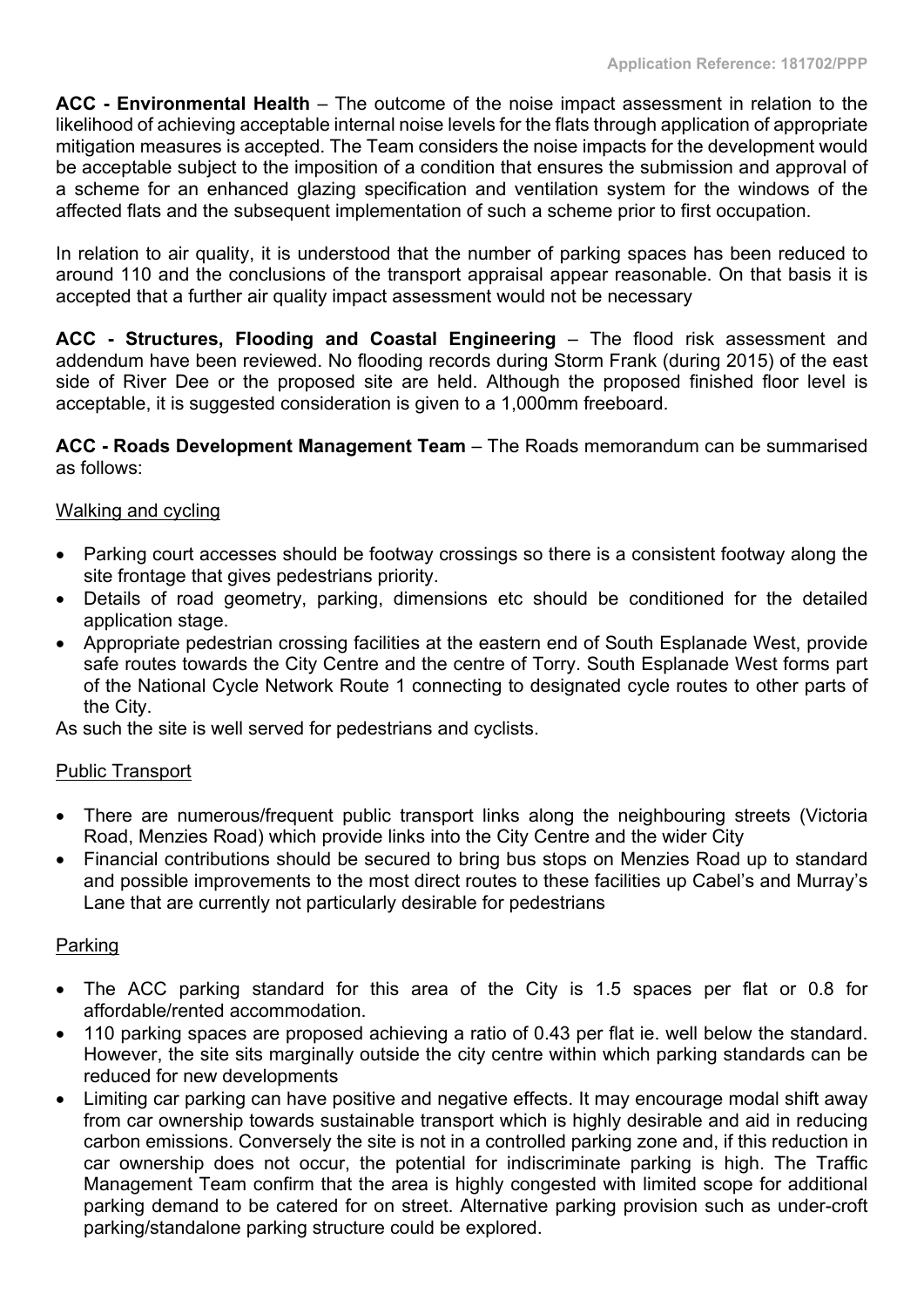- The car club spaces are welcomed although this typically compensates for secondary car ownership (at a ratio of 1:17) rather than primary car ownership
- The large overprovision of cycle parking spaces will aid in the shortfall of parking spaces but a significant overprovision in one mode does not directly mitigate a shortfall in another mode
- Adequate motorcycle parking is proposed
- Electric vehicle charging points should be provided
- Given the PPiP nature of this application, no definite conclusion on parking provision is required. It is sufficient to say that a solution is achievable. The detailed matters specified application stage should be conditioned to include a comprehensive parking survey, robust justification of shortfall in parking etc.

### Development Vehicle Access/Construction Consent

- Six vehicular access points are proposed into parking courts. As this road is currently industrial in nature, the junction spacing requirements are more onerous than a residential street and currently do not adhere to ACC standards presenting a safety concern. This will require to be addressed as part of a detailed application, but access and internal roads / parking arrangements can be conditioned at this stage.
- There is a long-term vision for this area of the city to transition to residential use but until this happens, there will be a degree of conflict between residential use and the movements, loading and operation of HGV's / commercial vehicles associated with the existing industrial uses. As such, the applicant will be required to provide robust design mitigations at the detailed application stage to warrant siting a residential use so close to an industrial area. It should be conditioned that all accesses and internal roads, safe routes to school assessments, upgrades / infrastructure required are to be agreed at the detailed matters specified by condition stage.

### Local Road Network

 Junctions within the vicinity will still operate to acceptable levels and no mitigation measures are required but a condition should ensure that this is still the case at the detailed application stage

### Travel Plan Framework (Residential Travel Pack)

This should be conditioned to be provided at the detailed application stage

### Safe routes to school

- The industrial nature of South Esplanade incurs safety concerns for pupils navigating industrial operations when following the most direct routes to and from school.
- A condition should require a matters specified in conditions application to provide a robust solution to ensuring a safe, convenient route to school for primary and secondary aged children.

### Drainage

A Drainage Impact assessment should be conditioned

### **Conclusion**

As this area is in a process of transition, there requires to be a degree of flexibility from a Roads perspective - balancing the benefits of an accessible location against potential issues.

Anomalously, the site is included within the City Centre Masterplan but located in the outer city boundary as per ACC supplementary guidance. The zoning is arbitrary, this site is closer to the city centre than many other sites within the inner city. Zoning and parking standards are under review with the aim to reduce car ownership. That said, when this site is measured strictly against the current standards, there is a significant shortfall of parking.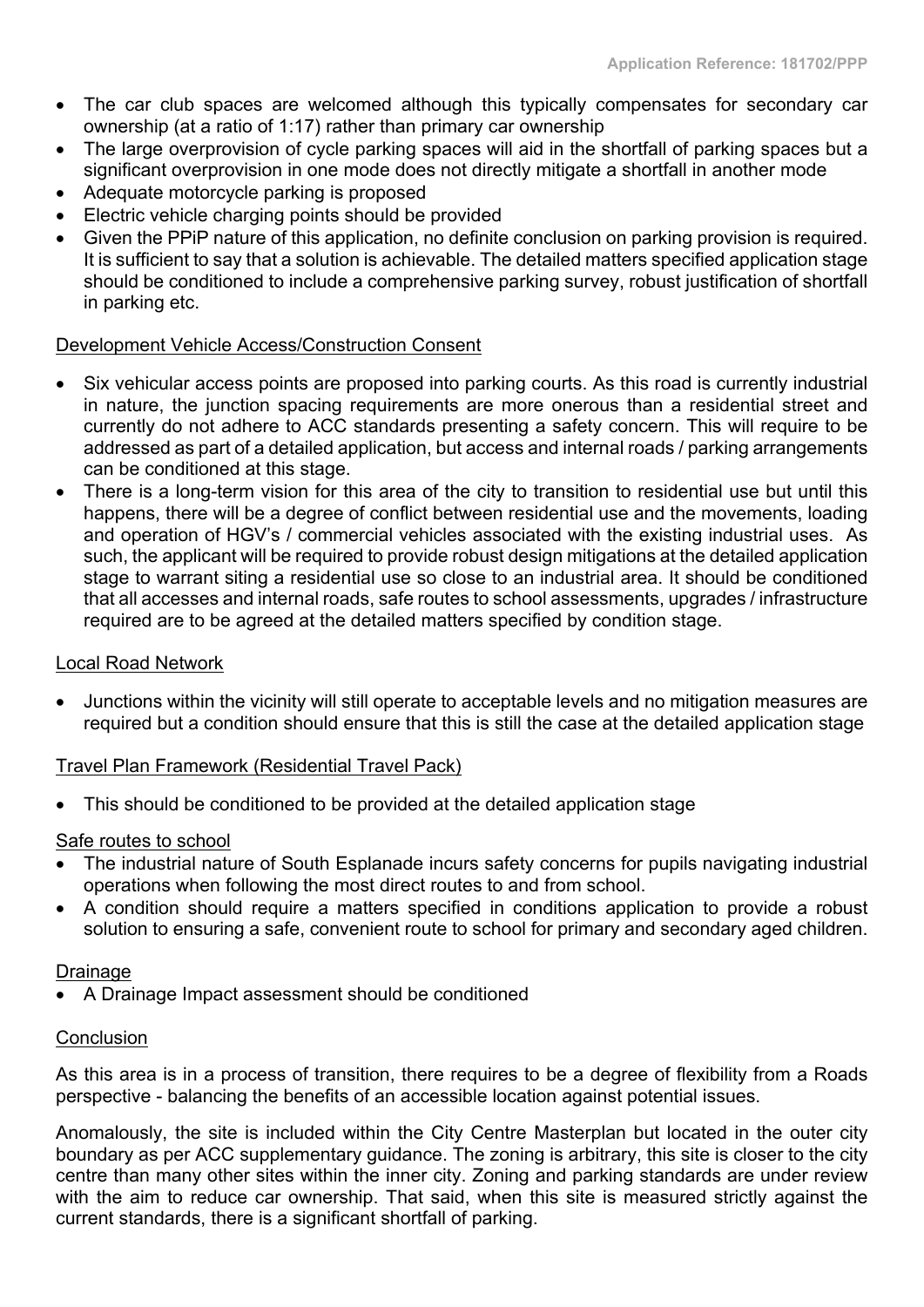It is acknowledged, and supported by the Roads Teams, that there is a push to move the city towards being greener, and towards having less reliance on personal car use, to which this site has several beneficial facets – such as the significant cycle parking provision, proximity to frequent public transport links, walkable distance to city centre and both bus/train station interchanges.

However, providing parking at such a level below the parking standard in an area that is not subject to controlled parking and heavily congested could result in increased parking pressures on surrounding streets, impacting on existing residents.

As this would be the first phase in implementing the City Centre Masterplan, initially the proposed large residential site with 6 accesses conflicts with the existing industrial nature of South Esplanade Road. This road is currently used by HGV's and various loading/unloading of commercial vehicles which will have both safety and traffic management implications in a semi-residential setting.

This application is quite unusual in that the applicant has provided a greater level of detail than would be expected for a Planning Permission in Principle (PPiP) which in turn has incurred queries and questions that have not yet been fully addressed. In acknowledging that this is a PPiP application, there is therefore scope to attach various conditions in order for engineering solutions to the concerns raised be addressed at such time of a future matters specified by condition application.

In summary, there is a certain level of concern to this application, however should adequate conditions be attached to any approval then Roads Development Management would have no further observations.

**ACC - City Growth Team** – The proposal contributes to the City Centre Masterplan (CCMP) vision to develop an urban neighbourhood at the Torry Waterfront (South Dee), Project CM03. In particular, the CCMP identifies potential redevelopment opportunities to create a new riverside district with connections to the commercial precinct at North Dee.

The proposal would deliver 258 new flats in the city. As a result, the applicant has provided information on the cost of construction, the number of residential properties and commercial floorspace

- 1. Construction of the scheme is estimated to cost £29m and could take up to three years. Based on a cost per construction job figure from ONS Annual Business Survey this could generate 170 direct, indirect and induced temporary jobs over a three-year period.
- 2. The total amount of resident expenditure generated by the scheme could be in excess of £5m per annum with an associated 68 supported jobs. However, the amount of new resident expenditure is dependent upon assumptions of the number of new residents to the city that move to the flats, which is uncertain. The recent decline in population, the emigration trends away from the city and the evidence of over-supply of certain properties in the city centre may mean that new resident expenditure is likely to be a fraction of the total amount of resident expenditure. As an illustration, if 50% of residents of the proposed development were new to the city then this could generate around £2.5m new resident spend per annum with an associated 34 supported jobs.
- 3. The potential benefits of the retail offering are less clear but based on the commercial floorspace of 616 square metres alone this could generate an additional £1m GVA per annum.

**ACC - Waste Strategy Team** – Bins would be emptied from the kerbside of South Esplanade West and collection vehicles will not enter the car park. All bin stores must be 10m or less from the kerbside.

At this stage it is not possible to comment whether or not the bin stores will be sufficient for the bins required.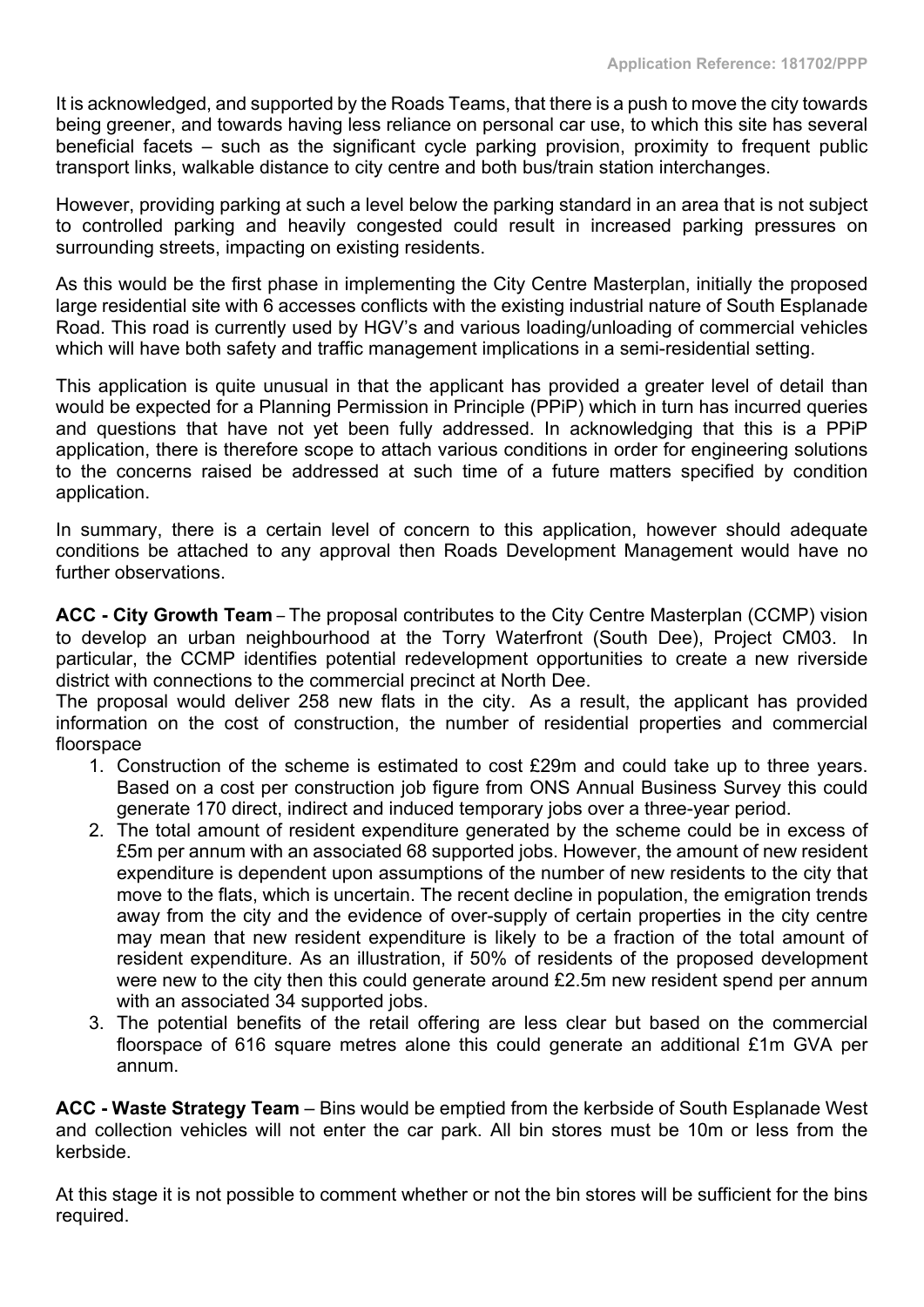**Archaeology Service (Aberdeenshire Council)** – Historical mapping for the site has been reviewed and it would appear that the majority of it was either subject to the original course of the River Dee or early 20th Century landscaping. As such surviving archaeological remains are unlikely.

However, one building which will be directly impacted upon by the development is the former Mission Hall (featuring in the ACC Sites and Monuments Record) and as such it is recommended that a condition is applied requiring a standard building survey to be carried out.

**Dee District Salmon Fishery Board** – No objection if the development is undertaken in accordance with all legal pollution prevention requirements and guidance.

### **Scottish Environment Protection Agency** –

SEPA have reviewed the submitted flood risk assessment (FRA). It is considered the Storm Frank event during 2015 to be in the region of a 1 in 200-year return period, so the FRA may be underestimating the peak flow and SEPA do not agree with the design flows shown in the FRA. However, SEPA do not hold any information to indicate that the site was impacted during Storm Frank, and so it seems likely that there would be developable land within the site that is out-with the functional floodplain. The FRA considers that the dominant risk to the site is from coastal sources but due to the location of the site, and the mouth of the River Dee no further coastal assessment was considered required.

Although there may be some uncertainties in the flood levels provided in the FRA, from review of the indicative site layout it appears that all built development will be above 3.92m AOD which is higher than both the fluvial and coastal flood levels and could be an acceptable design level for the development. It is there therefore requested that it is secured by condition that no built development or land-raising takes place on ground below 3.92m AOD.

The FRA recommends a 600mm freeboard to be applied to the 1 in 200 year plus climate change coastal flood level to determine a proposed finished floor level (FFL) of 4.05m AOD. As stated before, there is still some uncertainty in the predicted flood levels and so we would recommend that a higher freeboard is applied or is applied to the design level of 3.92m AOD e.g. FFLs at 4.52m AOD.

It is requested that further conditions are attached to any grant of planning permission requiring –

- a buffer strip to the tidal limit to be agreed with the Planning Authority in consultation with relevant parties including SEPA and that no development takes places below the tidal limit.
- a construction method statement detailing site specific management for surface water run-off
- details of the design of the proposed SUDS outfall to be submitted, agreed and implemented in full

**Scottish Natural Heritage** – It is noted that the conclusion of your Habitats Regulation Assessment is that, subject to the conditions outlined in the Council's assessment, the proposal will not adversely affect the integrity of the River Dee SAC.

**Scottish Water** – No response received.

**Torry Community Council** – No response at time of submission (Community Council has since disbanded).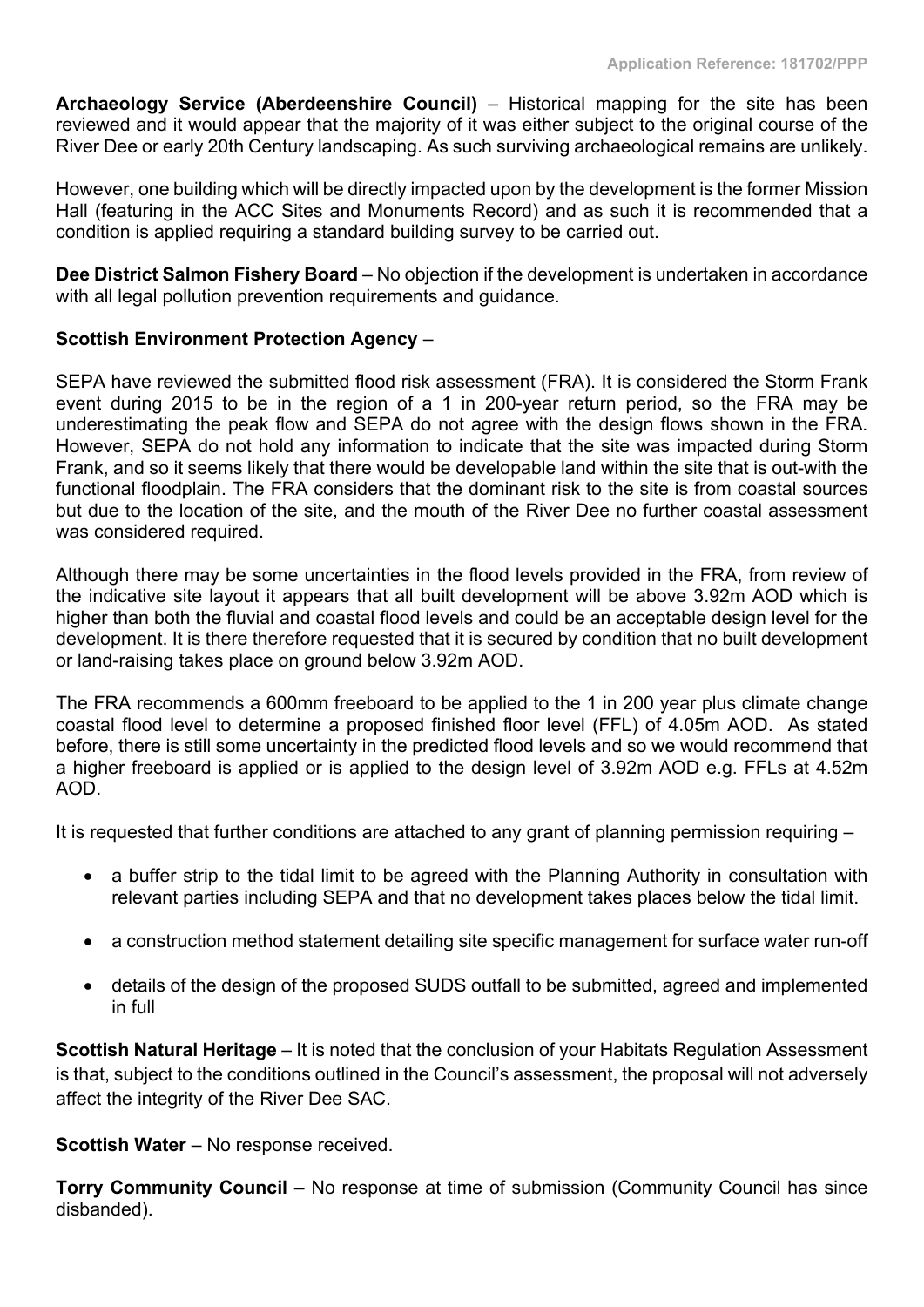### **REPRESENTATIONS**

Seven representations have been received, six objecting and one generally supportive but raising concerns on design grounds. The representations originate from four businesses located on South Esplanade West (two fish processors, a rowing club and martial arts school) whilst the other three are from residents around the city or users of the riverside. The matters raised can be summarised as follows –

### **Objecting**

#### Land Use and Amenity

- 1. South Esplanade West is a busy and diverse commercial/industrial environment unsuitable for residential development. Policy H2 places an obligation on the developer to create a satisfactory residential environment, without any adverse impact on the viability/operation of existing businesses in the area.
- 2. Although a CCMP site, developing the site in isolation would be premature and represents inappropriate development given surrounding land uses. This would lead to piecemeal development undermining the wider CCMP objectives if brought forward in isolation. No meaningful discussions on relocation have taken place between the Council and existing landowners/businesses. If as claimed by the applicant this development is a catalyst for this change, the only way this could happen is if, as a result of inappropriate development, the businesses in the area are so adversely affected that they choose to leave, which would be contrary to Policy H2.
- 3. The development fails to meet any of the objectives of the CCMP, such as relocation of remaining industrial uses to alternative accommodation; provision of a "Hotel Academy", retail and food and drink uses; traffic calming and public realm improvements; car parking with limited visual impact (i.e. basement/under croft parking) and expansion of the riverside park towards Victoria Road, including children's play areas.
- 4. The applicant's noise assessment appears to attempt to downplay potential night-time noise from fixed plant by assessing against a background noise level during probably the noisiest part of the night-time period (06:00 to 07:00) as activity in the area begins to rise. Even so the assessment finds that there will be significant adverse impacts on parts of the development.
- 5. Reliance on closed windows and trickle ventilation is not enough to address the potential risk of night-time noise disturbance to residents and could lead to a statutory nuisance being declared adversely affecting nearby businesses.

#### Accessibility and Parking

- 6. There is already an acute parking problem in the area. South Esplanade West struggles to cope with the parking required by businesses, employees, visitors and residents of nearby Menzies Road. This will only be exacerbated by providing so few spaces compared to the number of flats.
- 7. Most prospective residents of the development would be employed outside the city centre. The current public transport network does not facilitate realistic access to key employment areas; most will use cars.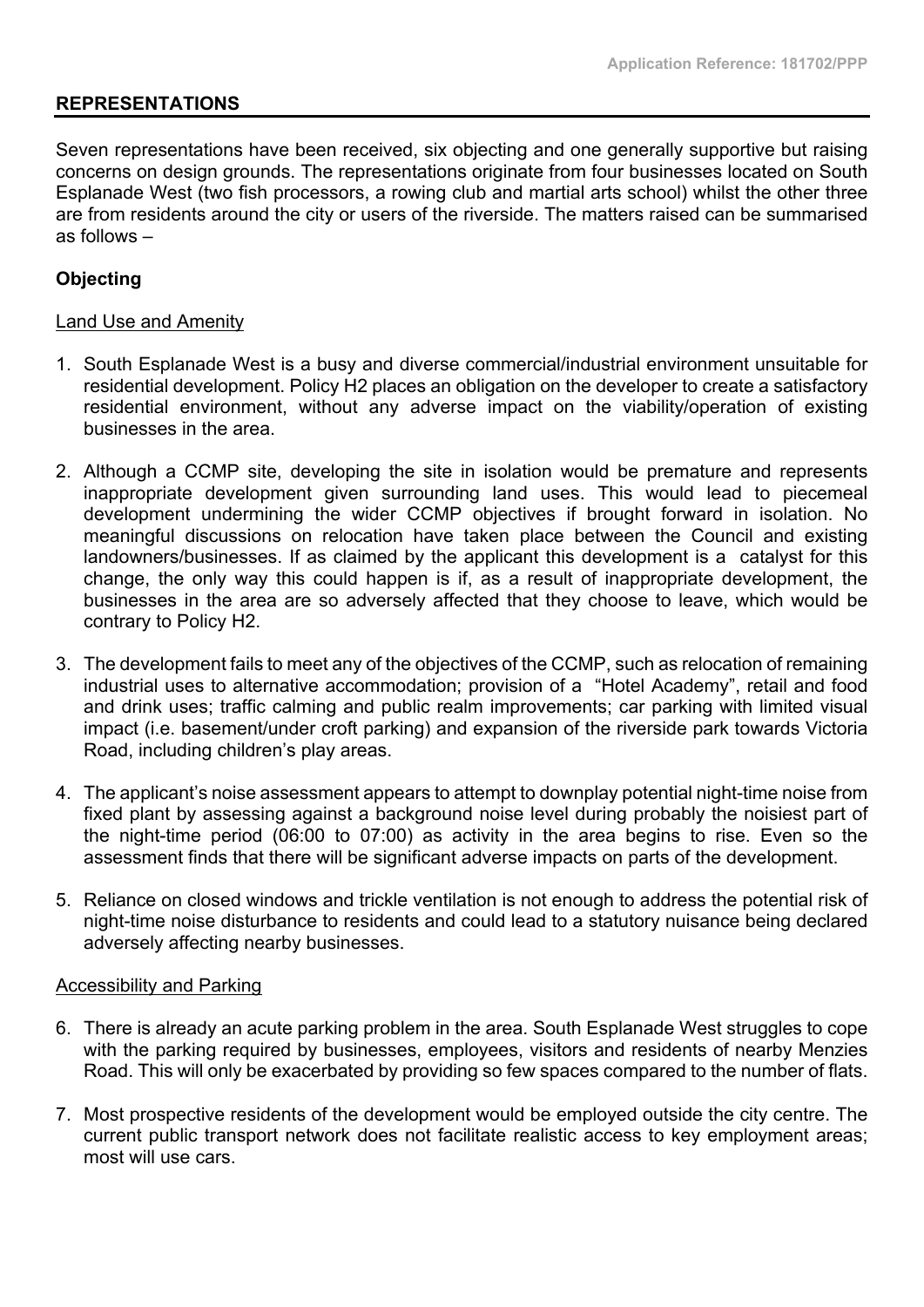### **Traffic and Road Safetv**

- 8. The inconvenient and low amenity levels of walking and cycle routes to the city centre cast doubt over whether significant numbers of future residents would choose to walk into the city centre or cycle from the development.
- 9. The potential impact of additional traffic on the risk of accidents. South Esplanade West has a significant number of HGV movements, servicing both the existing businesses on the street and accessing the harbour. The combination of private car and HGV movements could lead to unacceptable conflicts on the street to the detriment of road safety.
- 10.Narrowing of the South Esplanade West carriageway, introduction of on-street parking, lack of traffic calming and increase in vehicle movements could have a significant adverse impact on the operation of business and road safety.
- 11.Given the one-way nature of the road, narrowing by pavement widening and on-street parking it is inevitable that bin collection directly from South Esplanade West would lead to refuse lorries blocking the highway.

#### Design

- 12.Seven storeys is too high and would affect current river users by creating a wind tunnel. In other riverbank developments a tiered development has been employed to minimise this potential impact on existing river water users. Four storeys would be more appropriate.
- 13.High quality design must be at the forefront of any approved project. What is proposed looks like another tasteless mass of concrete and glass, devoid of any imagination and architectural skill. This is the perfect location to design buildings that are modern but still sympathetic to the natural surroundings.

### **Other**

- 14.Development of the site could increase the risk of flooding to nearby businesses.
- 15.A condition requiring submission and approval of a Construction & Environmental Management Plan (CEMP) should be attached.
- 16.The development would encroach on the car park associated with the neighbouring boat house, removing the existing safe access and egress.
- 17.The existing play park should remain.

### **Supporting**

18.This part of the riverside has been crying out for redevelopment for years. Most large cities utilise their waterfronts to good effect, often providing much need green space within the city and there is no reason Aberdeen should be any different, with housing, cafes and parks.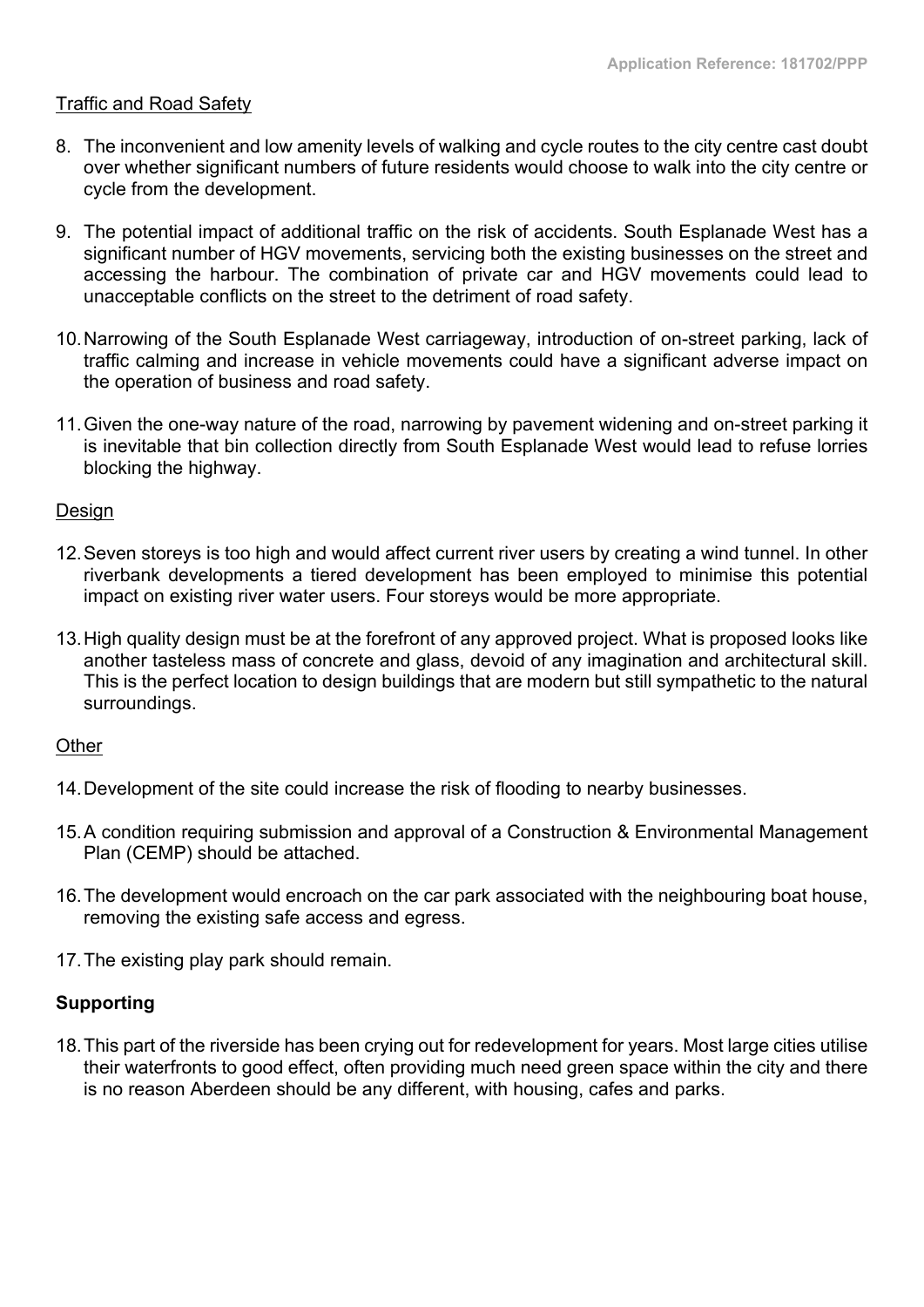### **MATERIAL CONSIDERATIONS**

#### **Legislative Requirements**

- Sections 25 and 37(2) of the Town and Country Planning (Scotland) Act 1997 require that where, in making any determination under the planning acts, regard is to be had to the provisions of the Development Plan and that determination shall be made in accordance with the plan, so far as material to the application unless material considerations indicate otherwise.
- Where a proposal affects a listed building, sections 14(2) and 59(1) of the Planning (Listed Buildings and Conservation Areas) (Scotland) Act 1997 places a duty on planning authorities in determining an application for Listed Building Consent to have special regard to the desirability of preserving the building or its setting and any features of special architectural or historic interest which it possesses. This is the primary consideration in the determination of applications for Listed Building Consent.
- Regulation 48 of The Conservation (Natural Habitats, &c.) Regulations 1994 requires that a competent authority (in this case the planning authority), before deciding to undertake, or give any consent, permission or other authorisation for, a plan or project which–

(a) is likely to have a significant effect on a European site (in this case the River Dee SAC) in Great Britain (either alone or in combination with other plans or projects), and

(b) is not directly connected with or necessary to the management of the site,

shall make an appropriate assessment of the implications for the site in view of that site's conservation objectives.

In the light of the conclusions of the assessment, and subject to considerations of any overriding public interest, the authority shall agree to the plan or project only after having ascertained that it will not adversely affect the integrity of the European site. In considering whether a plan or project will adversely affect the integrity of the site, the authority shall have regard to the manner in which it is proposed to be carried out or to any conditions or restrictions subject to which they propose that the consent, permission or other authorisation should be given.

### **National Planning Policy and Guidance**

Scottish Government Technical Advice Note: Assessment of Noise

### **Aberdeen City and Shire Strategic Development Plan (2014) (SDP)**

The purpose of the SDP is to set a spatial strategy for the future development of the Aberdeen City and Shire. The general objectives of the plan are promoting economic growth and sustainable economic development which will reduce carbon dioxide production, adapting to the effects of climate change, limiting the use of non-renewable resources, encouraging population growth, maintaining and improving the region's built, natural and cultural assets, promoting sustainable communities and improving accessibility.

From the 29 March 2019, the Strategic Development Plan 2014 will be beyond its five-year review period. In the light of this, for proposals which are regionally or strategically significant or give rise to cross boundary issues between Aberdeen City and Aberdeenshire, the presumption in favour of development that contributes to sustainable development will be a significant material consideration in line with Scottish Planning Policy 2014.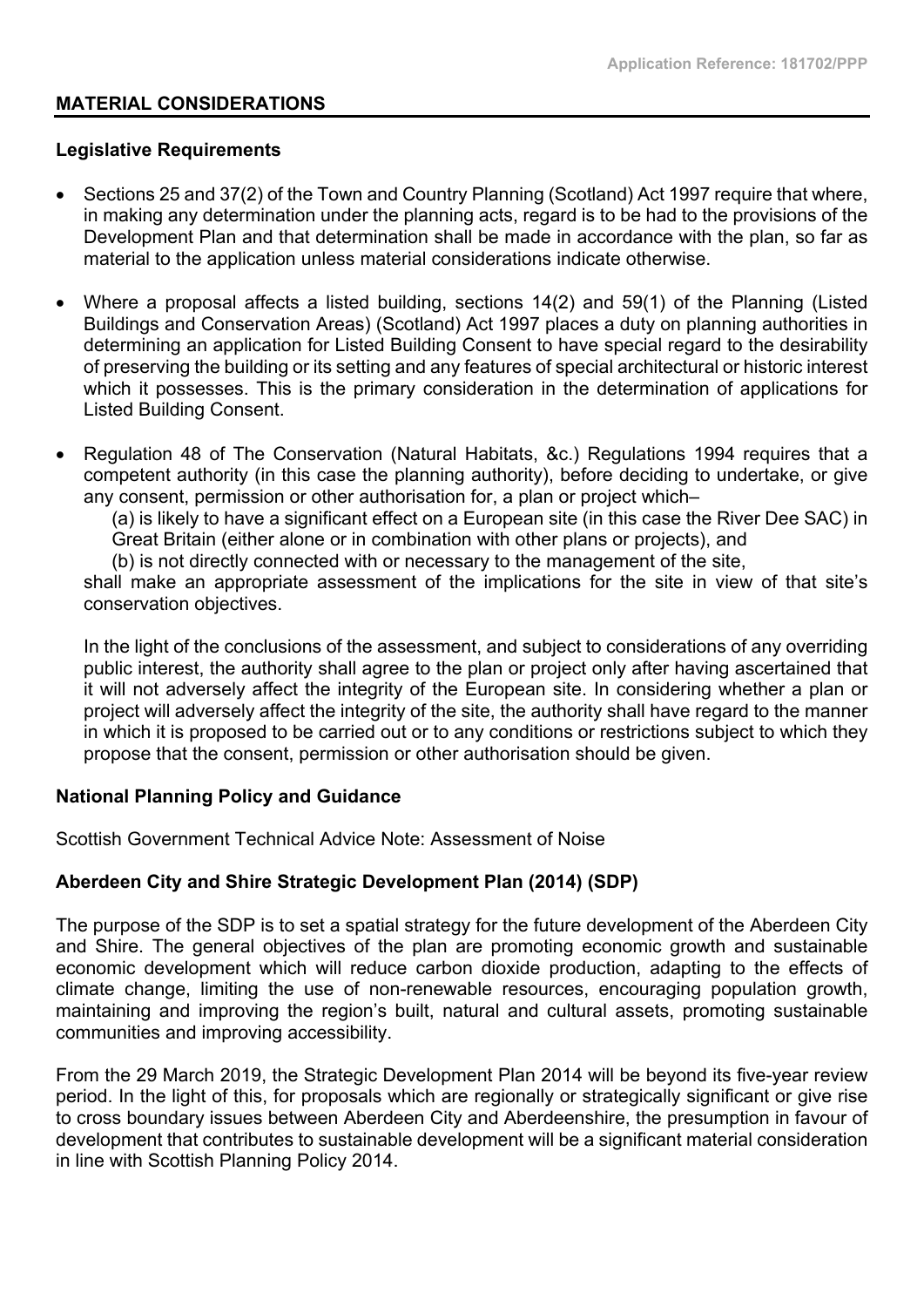The Aberdeen City Local Development Plan 2017 will continue to be the primary document against which applications are considered. The Proposed Aberdeen City & Shire SDP 2020 may also be a material consideration.

# **Aberdeen Local Development Plan (2017)**

- D1: Quality Placemaking by Design
- D2: Landscape
- D3: Big Buildings
- D4: Historic Environment
- H2: Mixed Use Areas
- H3: Density
- H4: Housing Mix
- H5: Affordable Housing
- I1: Infrastructure Delivery & Planning Obligation
- NE1: Green Space Network
- NE3: Urban Green Space
- NE4: Open Space Provision in New Development
- NE5: Trees and Woodland
- NE6: Flooding, Drainage & Water Quality
- NE8: Natural Heritage
- NE9: Access and Informal Recreation
- R2: Degraded and Contaminated
- R6: Waste Management Requirements for New Development
- R7: Low & Zero Carbon Build & Water Efficiency
- T2: Managing the Transport Impact of Development
- T3: Sustainable and Active Travel
- T4: Air Quality
- T5: Noise
- CI1: Digital Infrastructure

# **Supplementary Guidance and Technical Advice Notes**

- Affordable Housing
- Flooding, Drainage and Water Quality
- Green Space Network and Open Space
- Noise
- Planning Obligations
- Resources for New Development
- Transport and Accessibility
- Trees and Woodlands

# **Other Material Considerations**

- City Centre [Masterplan](https://aberdeencitycentremasterplan.files.wordpress.com/2016/12/masterplan-report.pdf)
- SEPA Flood Map Potential Surface Water Flooding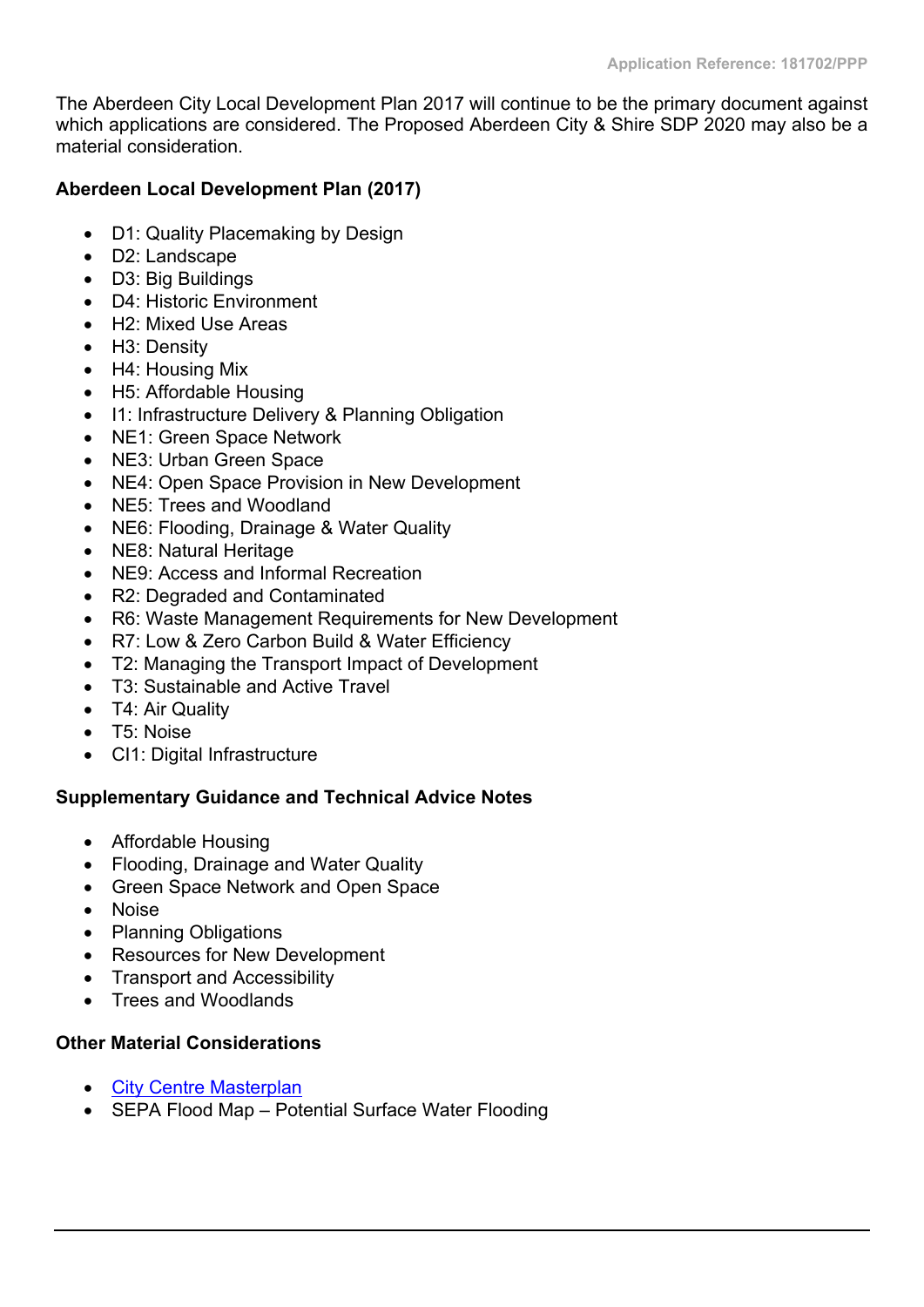### **EVALUATION**

### **Development Plan**

The application requires to be determined in accordance with the Development Plan, so far as material to the application unless material considerations indicate otherwise. The relevant policies of the Aberdeen Local Development Plan (ALDP) are considered below.

#### **Strategic Development Plan**

In terms of assessment against the Strategic Development Plan, the proposal is not considered to regionally significant or require consideration of cross-boundary issues and, therefore, does not require detailed consideration against the SDP. It is acknowledged however that the proposal represents an element of the wider City Centre Masterplan which itself has a regional significance, which is discussed later in the report.

#### **Mixed Use Areas**

The site is zoned as a mixed-use area (Policy H2) within the ALDP. Residential use is acceptable within such areas providing that any residential development takes into account the existing uses and character of the surrounding area and avoids undue conflict with the adjacent land uses and amenity. Where new housing is proposed, a satisfactory residential environment should be created which should not impinge upon the viability or operation of existing businesses in the vicinity.

In terms of existing use and existing character, the area is primarily commercial/industrial. The redevelopment of the site would see all the commercial/industrial uses on the northeast side of South Esplanade removed entirely; eliminating commercial activity and delivery vehicle movements on this side of the street and thereby changing the character of the street to a partly residential environment.

Nevertheless, it is acknowledged that most of the commercial premises on the opposite (south-east) side of South Esplanade West could remain for the foreseeable future and the street will continue to be used as a route for deliveries and traffic to the southern part of Aberdeen Harbour in Torry. Activity by businesses and traffic movements on the road both have potential to cause adverse impacts on residential amenity. In accordance with Policy H2 of the ALDP it is important that the existing uses and character of the surrounding area is thoroughly assessed to ensure that satisfactory residential environment can be created and that this does not impinge upon the viability or operation of existing businesses in the vicinity. The two are related because complaints from new residents about the adverse impact on residential amenity caused by adjoining business uses could potentially result in enforcement action by the Council that, in turn, could adversely affect those businesses

With the foregoing detailed assessment in mind it should be noted that there are only three commercial premises on the south east side of South Esplanade East which have an active frontage on the street and therefore with the potential to cause nuisance to neighbouring residential property. From west to east these are:

 James Jack Lifting Services – a crane hire and crane contracting company. The business has no activity on the street and no operations occurring in the forecourt which is used exclusively for employee parking and storage of cranes and lifting equipment. This business cannot be regarded as significantly detrimental to a residential amenity given that all activity relates to the occasional movement of traffic arriving and leaving the premises.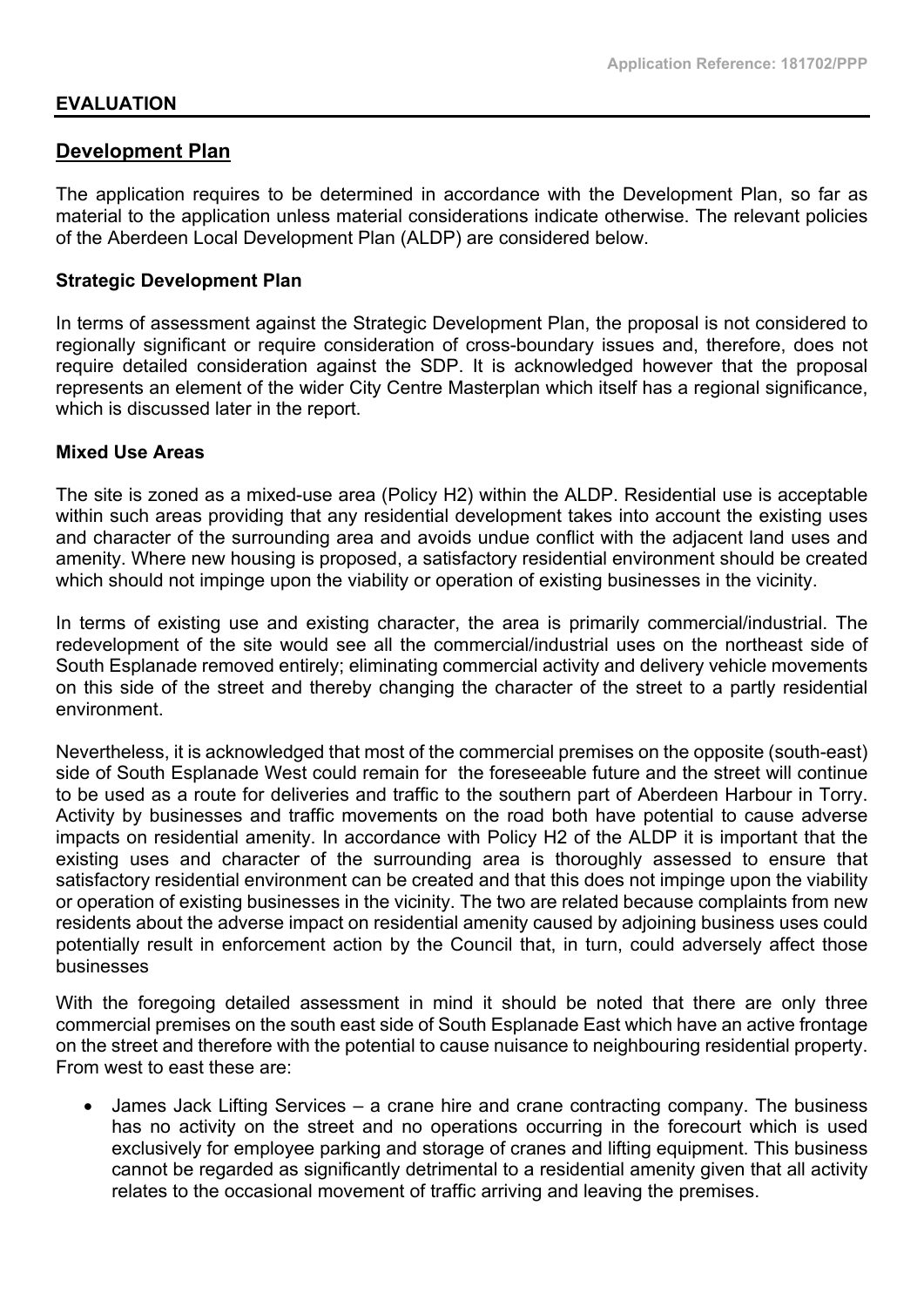- Piper Seafoods one delivery bay accessed from the street with an adjoining small staff car park, no requirement for on-street deliveries. An associated rooftop chiller unit makes a low hum and operates 24 hours a day.
- Coupers Seafoods a medium sized fish house. One or two forklifts are used on the corner of South Esplanade and Murrays Lane to load and unload pallets of fresh fish with a small pile of pallets sometimes present on the pavement. There is some fish odour. Activity is small scale and for a limited time each day - albeit it is understood that this includes early morning deliveries (as early as 6am).

The remainder of the south east side of South Esplanade has very little activity. Some premises have been unoccupied for several years and the remainder constitute:

- a small residential letting office,
- a cleaning company office and warehouse
- a martial arts studio and
- the rear wall and two vertical sliding access doors of the Arnold Clark commercial vehicles workshop. These doors are lightly used since the focus of activity is onto Menzies Road.

The most significant "bad neighbours" can be considerd to be the two fish houses (Piper and Coupers). Fish smell is localised (near Coupers fish house) and short term during the day and the Council's Environmental Health Team has not considedered the impact significant enough to warrant an air quality impact assesment. The most significant amenity impacts of these businesses, therefore, relate to noise (chiller unit, forklift noise and early morning deliveries). Noise from traffic movements along South Esplanade West are also an amenity concern. With this in mind the noise impact assessment submitted by the applicant is fundamental to the assessment of this application.

Policy T5 (Noise) states that housing and other noise sensitive developments will not normally be permitted close to existing noisy land uses without suitable mitigation measures in place to reduce the impact of noise.

A noise impact assessment (NIA) was carried out by the applicant and has been reviewed by the Council's Environmental Health officers. The NIA found that the noise environment on the site is generally dominated by road traffic. Unloading and loading of heavy goods vehicles also feature.

The sensitivity of the proposed residential units to noise is high. The noise impact assement indicates that there is a low likelihood of adverse impact from fixed plant (ie. from the Piper Seafoods chiller plant) at any time of day. It concludes, however, that, without mitigation measures, early morning deliveries at the commercial / industrial units on South Esplanade West would potentiaslly have significant adverse impact on flats along the worst affected aspect (ie. the south east, streetfacing elevations) of the proposed flatted blocks. There would also be a breach of the internal nightime noise criteria for the same street facing flats resulting from road traffic noise.

Notwithstanding the foregoing, the NIA indicates that the nighttime noise nuisance for the affected flats can be satisfactorily mitigated by way of the installation of an enhanced glazing specification and an alternative ventilation system for windows in these affected properties (as detailed in the NIA). The NIA concludes that, subject to implementation of these mitigation measures, appropriate indoor ambient noise levels can be achieved in the proposed development and noise should not provide any impediment to grant of planning permission.

The report has been considered by the Council's Environmental Health Team and, following clarification, the Team considers the noise impacts for the development would be acceptable subject to the imposition of a condition that ensures the submission and approval of a scheme for an enhanced glazing specification and ventilation system for the windows of the affected flats identified in the NIA and the subsequent implementation of such a scheme prior to first occupation. Conditions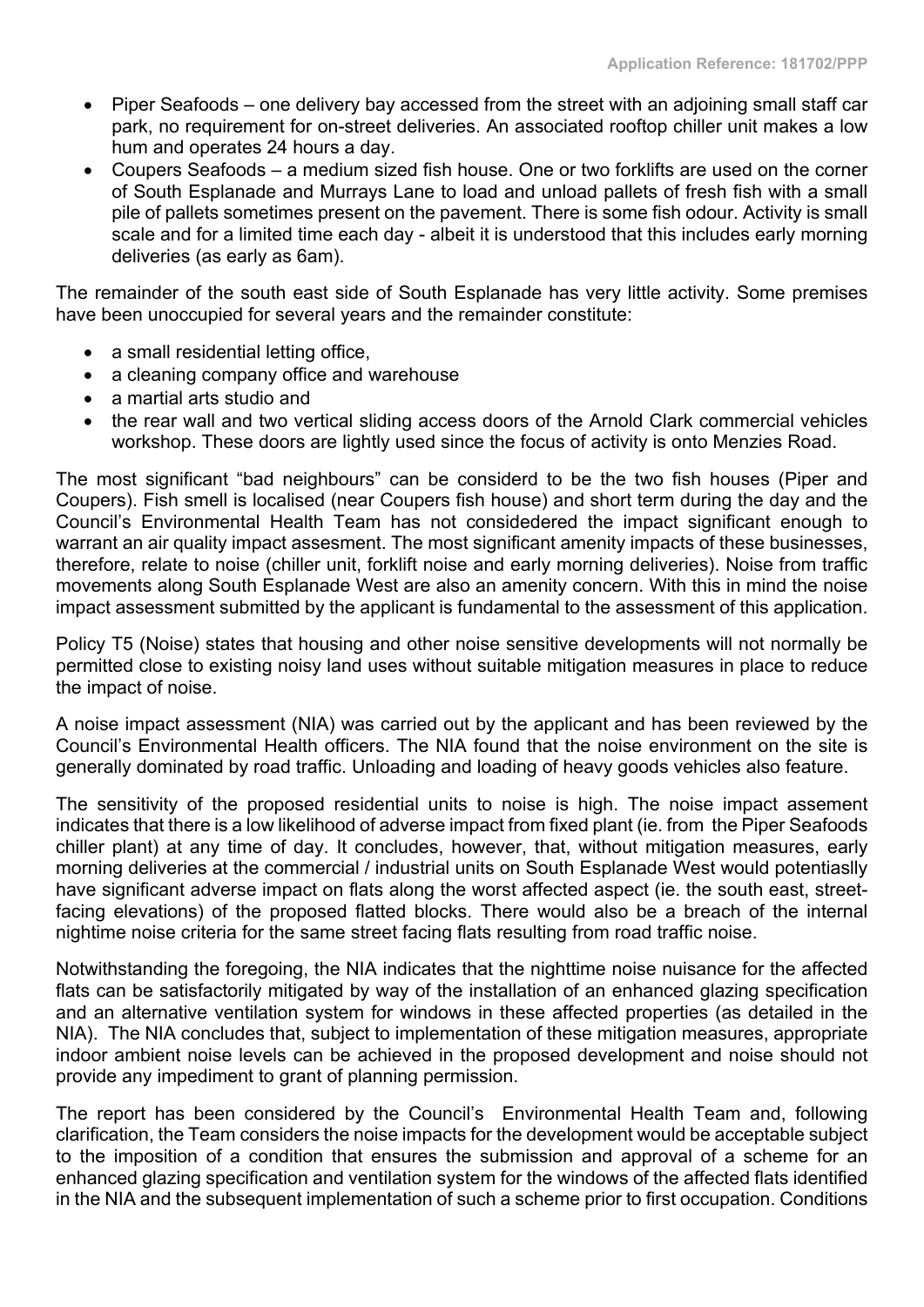would be attached requiring details to be submitted of the specific measures proposed for each block to address noise and ventilation.

In terms of the impact of daytime traffic movements on residential amenity, South Esplanade is a one-way street with a relatively low traffic flow compared to the adjoining main routes into the City. To give an idea in the morning rush hour (8.30 am) traffic flow is typically around 3 vehicles per minute. The street is used by the occasional HGV vehicle - in the order of one vehicle every 5 minutes in the rush hour - mainly travelling through to the south side of the harbour. This compares to flows of around 30 to 35 vehicles per minute along North Esplanade West on the other side of the river. In the evening peak traffic movement on South Esplanade West is less because of the one-way nature of the street that means that traffic leaving the harbour areas and City Centre follows alternative routes.

All flats in the development would have easy access to the enhanced landscaped parkland that would be provided along the riverside. All flats, including those with an elevation facing South Esplanade West, would have river views and would not exclusively look out on industrial/commercial areas. All ground floor flats, including those closest to South Esplanade West, would have dedicated areas of private outdoor amenity space demarcated by low hedging. The main noise impacts would be on a minority of flats that are closest to the street.

Taking the foregoing into account, it is considered that, subject to the imposition of appropriate planning conditions, a satisfactory residential environment can be created for the proposed development which should not impinge upon the viability or operation of existing businesses in the vicinity in accordance with the relevant ALDP Policy H2. The specific detail of how this is to be achieved would be considered in more depth as part of the assessment of future matters specified by condition applications.

### **Transportation**

### Transportation strategy and car parking

ALDP Policy T2 states that new developments must demonstrate that sufficient measures have been taken to minimise traffic generated and to maximise opportunities for sustainable and active travel.

Policy T3 states that new developments must be accessible by a range of transport modes, with an emphasis on active and sustainable transport, and the internal layout of developments must prioritise walking, cycling and public transport penetration. Car Clubs will also be supported where appropriate.

Supplementary Guidance (SG) Transport and Accessibility supports Policies T2 and T3 by providing guidance on how developments will be expected to assess and demonstrate their compliance with these policies.

In terms of Policy T2 and T3 it should be noted that the proposed development is highly accessible by sustainable modes of transport. The Roads DM Team consultee response confirms that there are numerous/frequent public transport links along neighbouring streets (Victoria and Menzies Roads) which provide regular links into the City Centre and elsewhere in the City. The central rail and bus stations are less than 900 metres walking distance from the site. Contributions can be secured through the application to improve bus stops on Menzies Road possible improvements to the most direct routes to these facilities up Cabel's and Murrays Lane that are currently not particularly desirable for pedestrians. Appropriate pedestrian crossing facilities are provided at the eastern end of South Esplanade West providing safe routes towards the City Centre and the nearby centre of Torry. South Esplanade West forms part of the National Cycle Network Route 1 connecting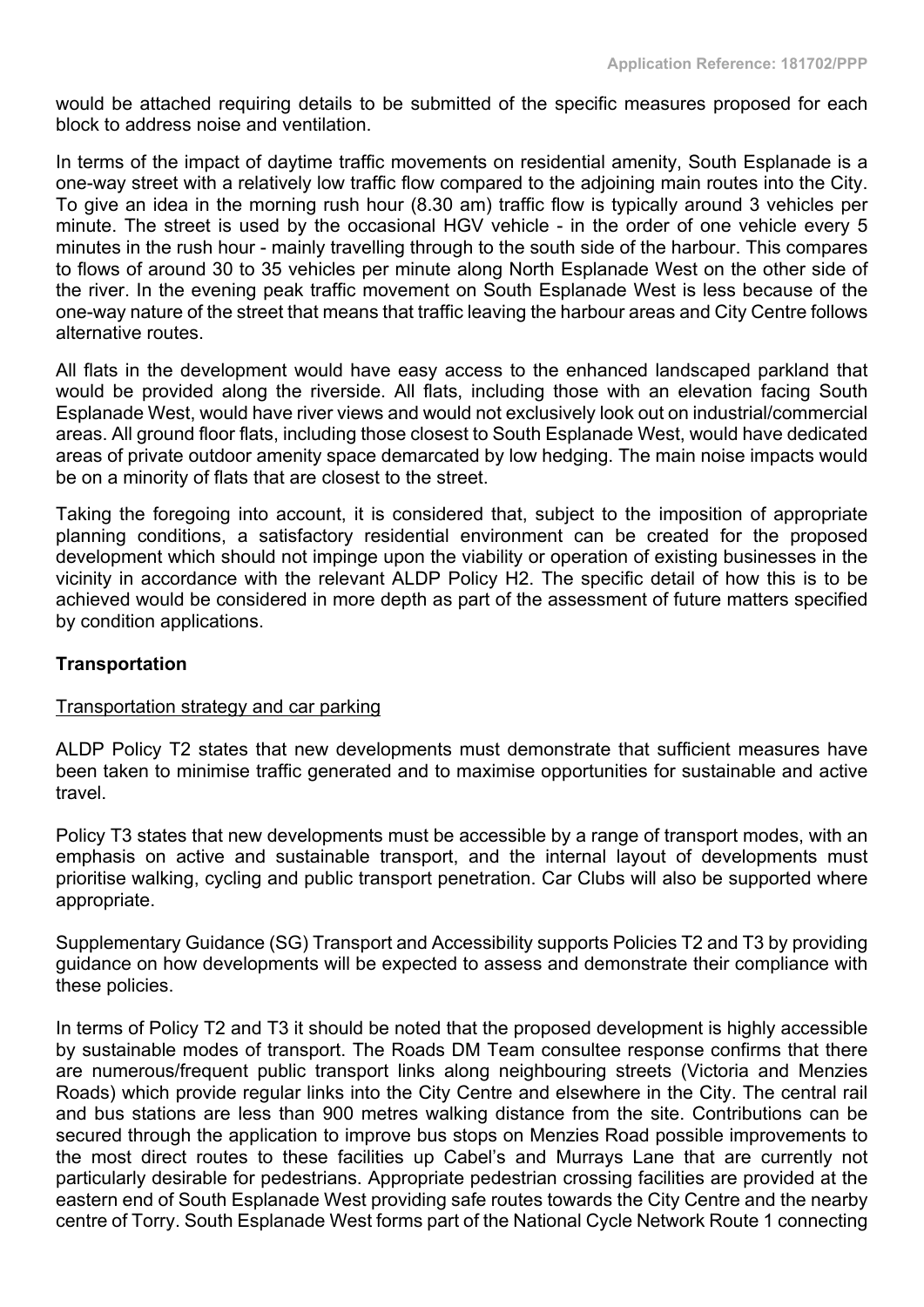to designated cycle routes to other parts of the City. As such the site is highly accessible and well served for pedestrians and cyclists and by public transport.

Supplementary Guidance (SG) on Transport and Accessibility supports Policies T2 and T3 by providing guidance on how developments will be expected to assess and demonstrate their compliance with policies T2 and T3 and this includes car parking standards. The proposed development would provide car parking on site at a ratio of 0.43 spaces per flat. This is a significant under-provision when compared directly with the ACC parking standard for this area of the City which is 1.5 spaces per flat or 0.8 for affordable/rented accommodation. The Roads DM Team indicate that the site is not in a controlled parking zone and, if the restriction on parking provision does not result in a reduction in car ownership, the potential for indiscriminate parking is high. The Traffic Management Team confirm that the area is highly congested with limited scope for additional parking demand to be catered for on street.

The Roads DM Team have also confirmed that limiting car parking could have the positive effect of encouraging modal shift away from car ownership and towards sustainable transport which is highly desirable and aids in reducing carbon emissions and tackling climate change. As explained above, the development is built in a location that is highly accessible by sustainable means of transport, immediately adjoining the commercial centre of Torry with convenient shops, library, primary school, other services and bus routes to the City Centre and elsewhere in the City. It is about 950 metres from both Union Street and less to the main bus and train stations. The large overprovision of secure cycle parking spaces (one per flat), the provision of two car club spaces and the inclusion of adequate levels of motorcycle parking will also alleviate the shortfall of parking spaces. Taking the foregoing into account it is considered that car ownership will not be essential for residents of the new development and car ownership levels are likely to be significantly lower than the City average, perhaps on par with the Torry West census area in which the development is located where only around 55% of households had a car at the 2011 census. Notwithstanding the foregoing it is acknowledged that the development would result in additional pressure on limited on street parking provision on surrounding streets. However, an initial parking survey by the applicant, including the evening and weekend periods when pressure is most intense on on-street spaces, indicates that there are in the region of between 28 and 65 available unrestricted spaces available on street spaces at these times within a 300-metre radius. The Roads DM Team conclude that, given that this is a planning permission in principle application, no definite conclusion on parking provision is required and it is sufficient to say that a solution is achievable. The detailed matters specified application stage should be conditioned to include a comprehensive parking survey and robust justification as to the shortfall in parking etc.

Taking into account the foregoing it is concluded that the level of car parking provided for this development would be acceptable taking into account the other material considerations in favour of the application as outlined in this report.

### Road Safety

The Roads DM Team have commented that six vehicular access points are proposed from South Esplanade into parking courts and because the junction spacing requirements for industrial areas is more onerous than for residential street the current proposals do not adhere to ACC standards. This presents a safety concern that will require to be addressed by way of robust justification as part of a detailed application. With that in mind final agreement of the layout of access and internal roads and parking arrangements can be the subject of a planning condition at this stage.

The Roads DM Team comment that there is a long-term vision for this area of the city to transition to a more residential use but until this happens, there will be a degree of conflict between residential use and the movements, loading and operation of HGV's / commercial vehicles associated with the existing industrial uses. As such, the applicant will be required to provide robust design mitigations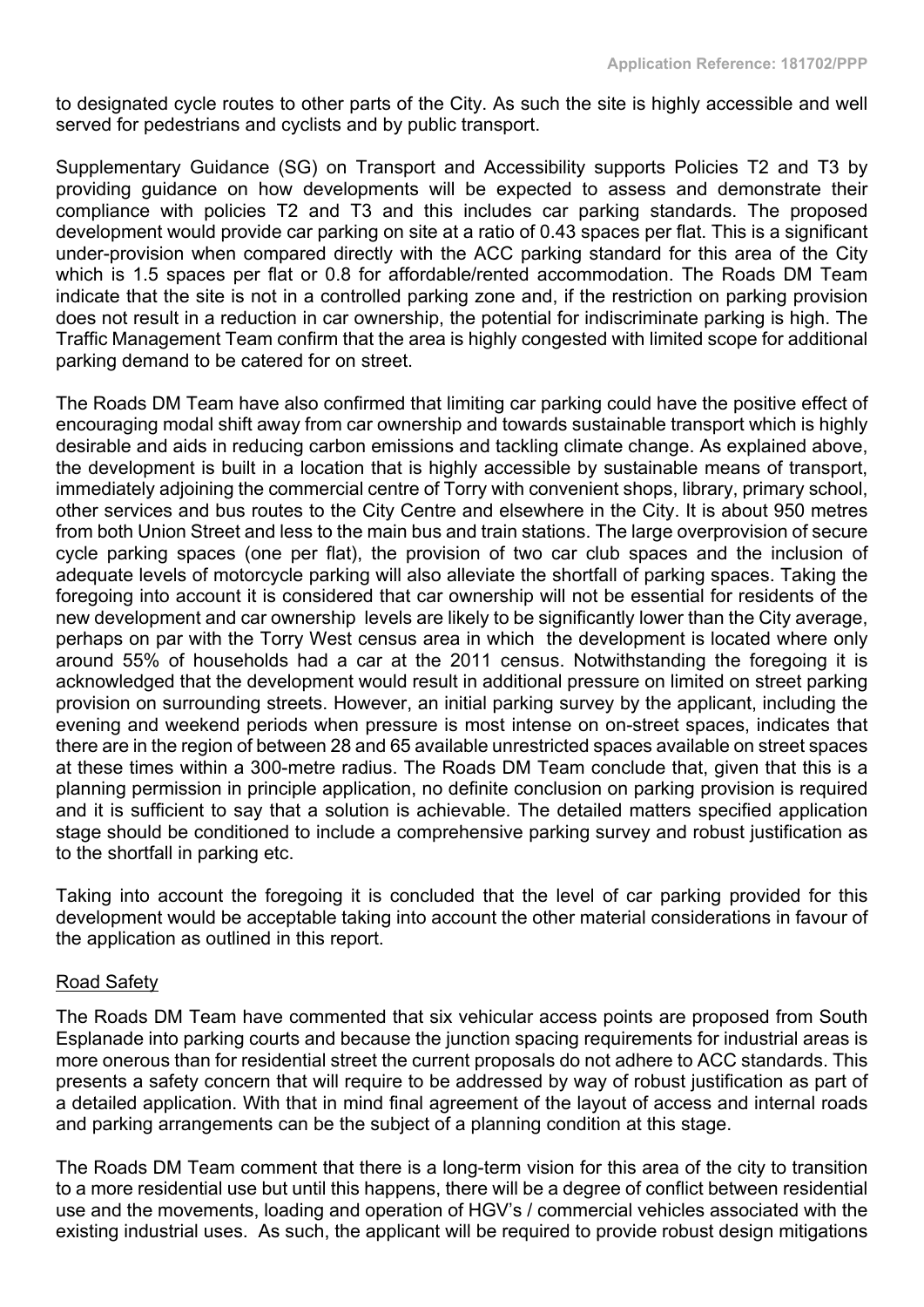to warrant siting a residential use so close to an industrial area. It should be conditioned that all accesses and internal roads, safe routes to school assessments, upgrades / infrastructure required, will need to be agreed at the detailed matters specified by condition stage.

Taking into account the foregoing it is concluded that there are solutions to creating a safe means of access to this development that can be considered at a detailed application stage for this development.

#### Local Road Network

The Roads DM Team comment that the applicant's junction impact assessment shows that junctions within the vicinity would continue to operate to acceptable levels and no mitigation measures are required. A condition should ensure that this is still the case at the detailed application stage

#### Safe routes to school

The Roads DM Team comment that the industrial nature of South Esplanade raises safety concerns if pupils were to pass close to industrial operations in following the most direct routes to and from the closest schools (for instance via Cabel's or Murrays Lane). A condition should require a detailed matters specified application to provide a robust solution to ensuring a safe, convenient route to school for primary and secondary aged children.

### **Urban Green Space**

The play park and associated landscaping between the Aberdeen Boat Club and Aberdeen Schools Boat House is zoned as Urban Green Space. The play park is well equipped and maintained, offers a range of equipment and is understood to be well used. Policy NE3 on the topic states that *permission will not be granted to redevelop any parks, playing fields, sports pitches, woods, allotments or all other areas of urban green space for any use other than recreation and sport.* Exceptions will be made if an equivalent and equally convenient area is provided in the locality, however this is subject to several criteria.

As first submitted the application proposed to relocate the playpark to a part of the site adjacent to Victoria Road to allow the redevelopment of the existing play area for flats. However, this would breach at least two of the criteria in Policy NE3, specifically there would be a loss of established and mature trees and an impact on the landscape character and amenity of the area. Therefore, officers have required the complete removal of any development from the play area. This space will, therefore, remain unaffected in its current location, avoiding any conflict with Policy NE3 and also providing a recreational facility for children in close proximity to the proposed residential development

### **Layout and Design**

This application is for planning permission in principle. At this stage, therefore, the layout remains indicative. It has been developed to provide a degree of certainty that the number of units proposed can be accommodated within the site in a satisfactory manner. Whilst the layout may change through matters specified in conditions applications a high-quality design would be expected befitting of this prominent landmark riverfront location. Furthermore, certain elements of the design and layout will be established at this stage and will be expected to be retained as outlined below.

### **Big Buildings**

It is acknowledged that the building would be large, with the potential for up to seven storeys, therefore the provisions of Policy D3 (Big Buildings) and the associated supplementary guidance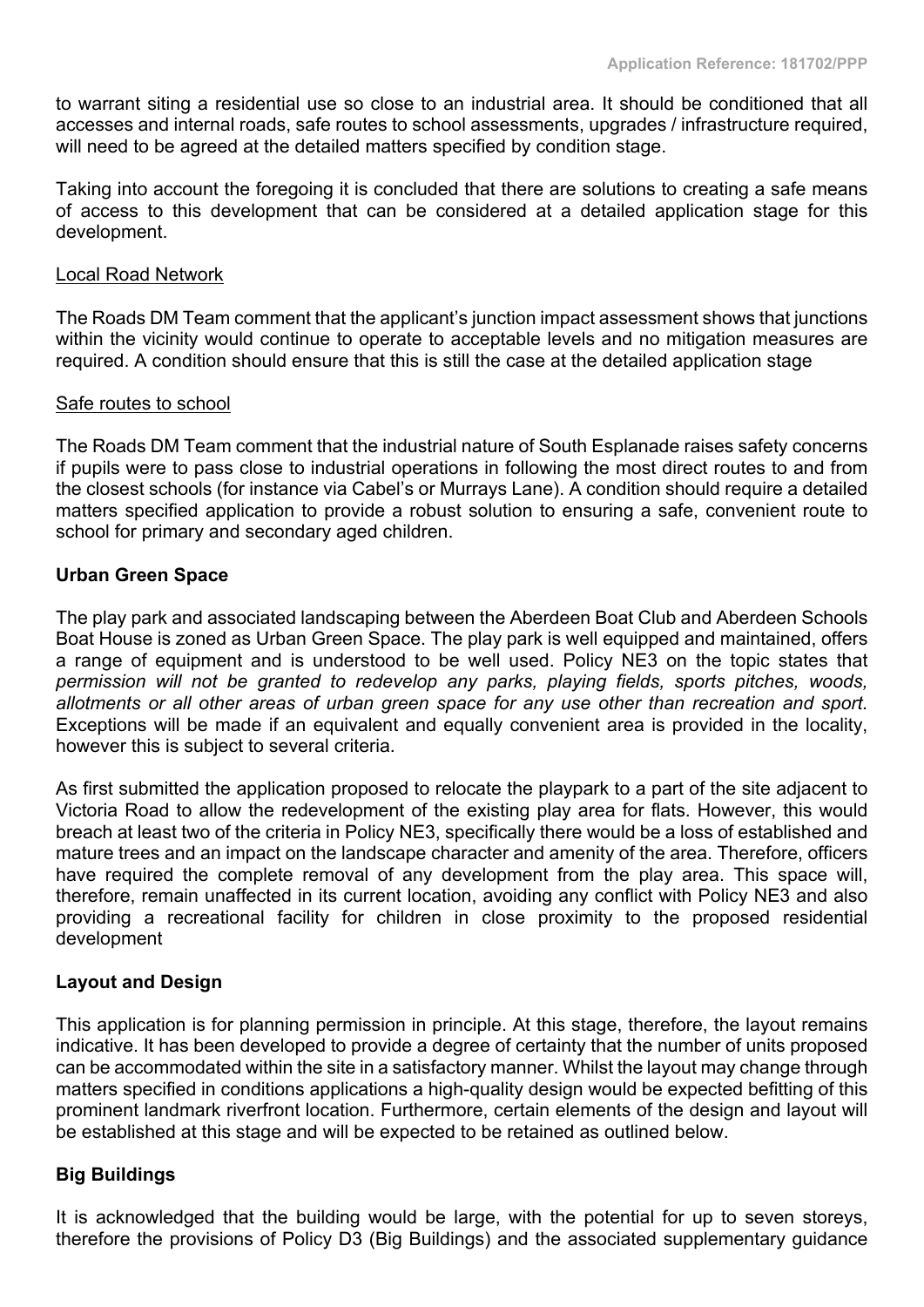applies. The policy indicates that big buildings are most appropriately sited in the city centre and its periphery. It is considered that South Dee, which lies less than a kilometre from Union Street and the heart of the City, would qualify as such a location and be appropriate for buildings of the scale proposed. Although there are no tall buildings at present, the adjacent River Dee offers a prominent and spacious foreground setting within which the buildings would sit when viewed from the busy North Esplanade Road West on the opposite side of the river – providing a landmark frontage lining the river and addressing a gateway route into the City. The large office buildings at North Dee and residential and office developments further upstream at Riverside Drive have established the townscape context within which that large buildings along the river front can be considered appropriate. Furthermore, the CCMP has identified that South Dee is a location where tall buildings suitably accommodated, with opportunities for the development to offer views over the river, harbour and city centre.

### **Density and Mix of Units**

Policy H3 on density requires a minimum density of 30 units per hectare (net) and to consider higher densities around local centres and public transport nodes. The developable site area is approximately 1.12 hectares, so, with a density of approximately 230 units per hectare, the development would comply with Policy H3. The high density is considered very appropriate in this location, complying with the Masterplan vision, creating a dramatic riverside frontage for Torry and ensuring that there is efficient use of the land in this highly sustainable urban location close to the City Centre, local services in Torry Town Centre and public transport routes. As indicated in the regeneration/economic impact section of this report, this scale of development has the potential to have a positive impact on the economic health of the Torry Town Centre. As explained in the Mixed Use Areas section above the development is also considered to comply with the requirement of Policy H3 to ensure they create an attractive residential environment is created and living conditions are safeguarded within the development.

Housing developments of larger than 50 units are required by Policy H4 (Housing Mix) to achieve an appropriate mix of dwelling types and sizes. The indicative layout shows that, whilst most units within the development would be two-bedroom flats (129 of the 258), there would be 90 onebedroom, 32 three-bedroom and 7 four-bedroom. At least 25 percent of units would be affordable housing. It is considered that this represents a suitable range of unit types, complying with Policy H4. This mix could potentially change at matters specified in conditions stage as detailed designs for the building are developed, however through the MSC applications a suitable range of units and the provision of at least 25 percent affordable housing would be a strong material consideration that would be secured as an essential component of the proposal.

### **Scale and Position of Buildings**

The CCMP requires the development to have "attractive and coherent contemporary architecture that maximises views out and views into the development, including a perpendicular arrangement of riverside blocks and potentially a landmark tower building"

As this is an application for planning permission in principle, the architectural style and detailing is reserved for the matters specified in condition stage. Notwithstanding, the principles of the layout and design are discussed later in the report. Blocks however are proposed perpendicular to the river and comply fully with the CCMP in this regard.

All new developments are required by Policy R6 (Waste Management Requirements for New Development) to have sufficient space for the storage of general waste, recyclable materials and compostable wastes where appropriate. Indicative layout plans for buildings show space for internal waste stores which would be from the South Esplanade West side of the buildings. There would be sufficient space for the number of bins indicated would be required by the Waste Strategy Team.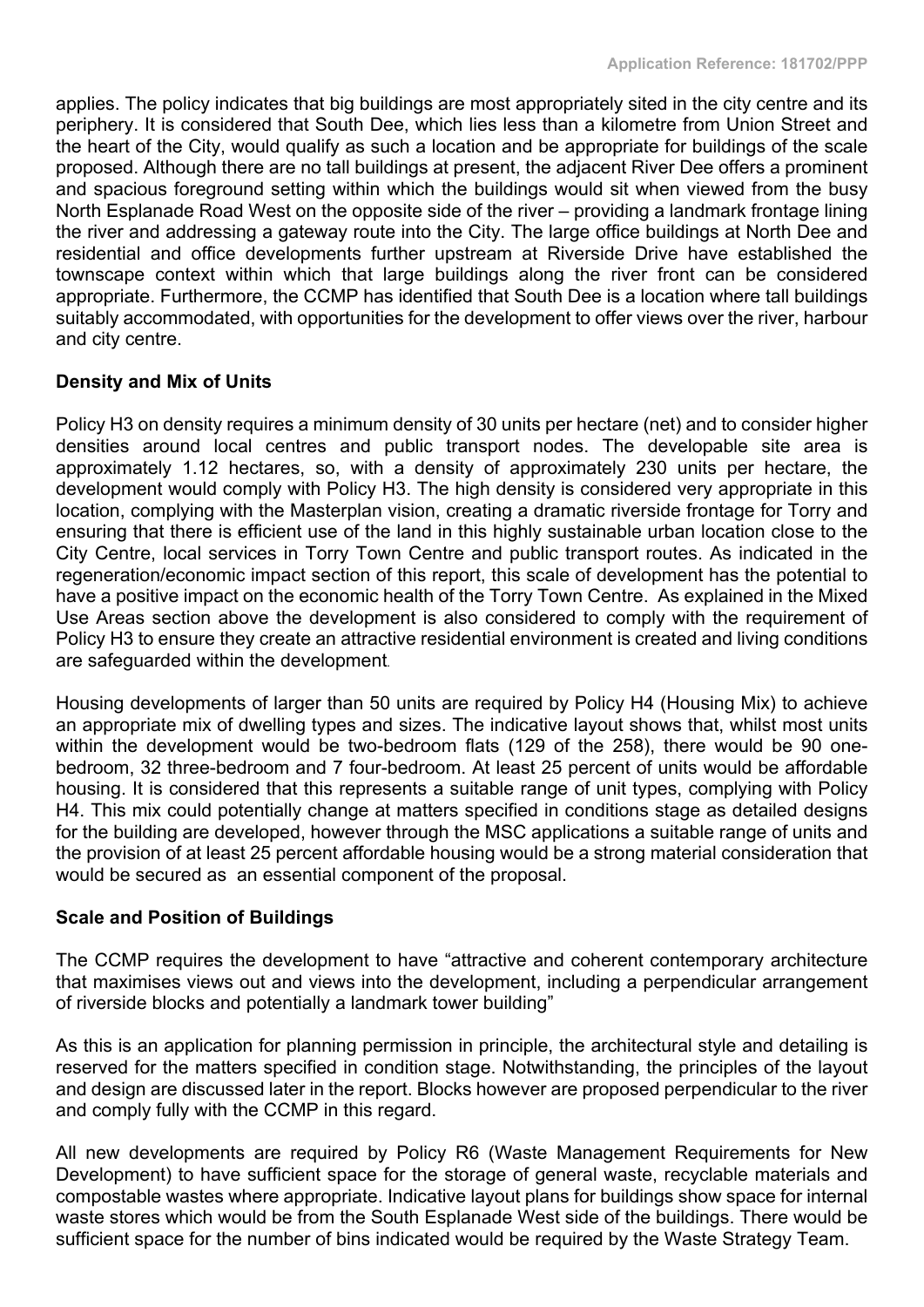# **Built Heritage**

Policy D4 (Historic Environment) requires high quality design that respects the character, appearance and setting of the historic environment. The nearby Victoria Bridge dating from 1881 was listed as category B in 1967. It is a five-span structure constructed from granite, described by Historic Environment Scotland as featuring good detailing and elegant cast-iron lamp stands.

The built environment surrounding the bridge is typically industrial, heavily influenced by the presence of the harbour. Commercial and residential buildings also feature on the approach into Torry. The introduction of modern buildings would not change this character to any great degree, and it is considered that the setting of the bridge would be maintained, with the potential to enhance the setting through the removal of poor quality buildings and the introduction of high quality building design and landscaping along the river front as well as the potential to introduce a café/restaurant use on Victoria Road that would take advantage of the views of the river.

### **Natural Heritage**

#### Habitats Regulations Appraisal

The River Dee is designated as a Special Area of Conservation (SAC), with qualifying interests of otter, freshwater pearl mussels and Atlantic salmon. Due to its close proximity there is the potential for the SAC to be affected by the development. It has also been identified that the Moray Firth SAC being affected as dolphins (one of its qualifying interests) are known to frequent the river mouth.

Under The Conservation (Natural Habitats, &c.) Regulations 1994 and Policy NE8 (Natural Heritage) there is a requirement that a development that is likely to have a significant effect on the SAC either alone or in combination with other plans or projects, will require an appropriate assessment (under the Habitats Regulations) to demonstrate that it will not adversely affect the integrity of the site. Development that would have an adverse effect will only be permitted where there are no alternative solutions and there are imperative reasons of overriding public interest, including those of a social or economic nature, and compensatory measures are provided to ensure that the overall coherence of the Natura network is protected.

Officers have carried out an appropriate assessment and ascertained that, though the implementation of the mitigation measures identified below, the proposal will not adversely affect the integrity of the SACs. Conditions would be attached to any grant of planning permission to secure the provision and implementation of –

- A Geo-environmental report to address the contamination of the site.
- A Construction Environmental Management Plan
- An External Lighting Scheme accompanied by a Lighting Impact Assessment by a suitably qualified practitioner which ensures no light spillage over the river or riverbank, both during construction and once the development is operational.
- Otter protection plan incorporating SNH's advice on the protection of otters
- Standard SUDS measures to ensure that surface water run-off from the development is appropriately treated prior to discharge to the River Dee.

A copy of the appropriate assessment is available along with the online application documents.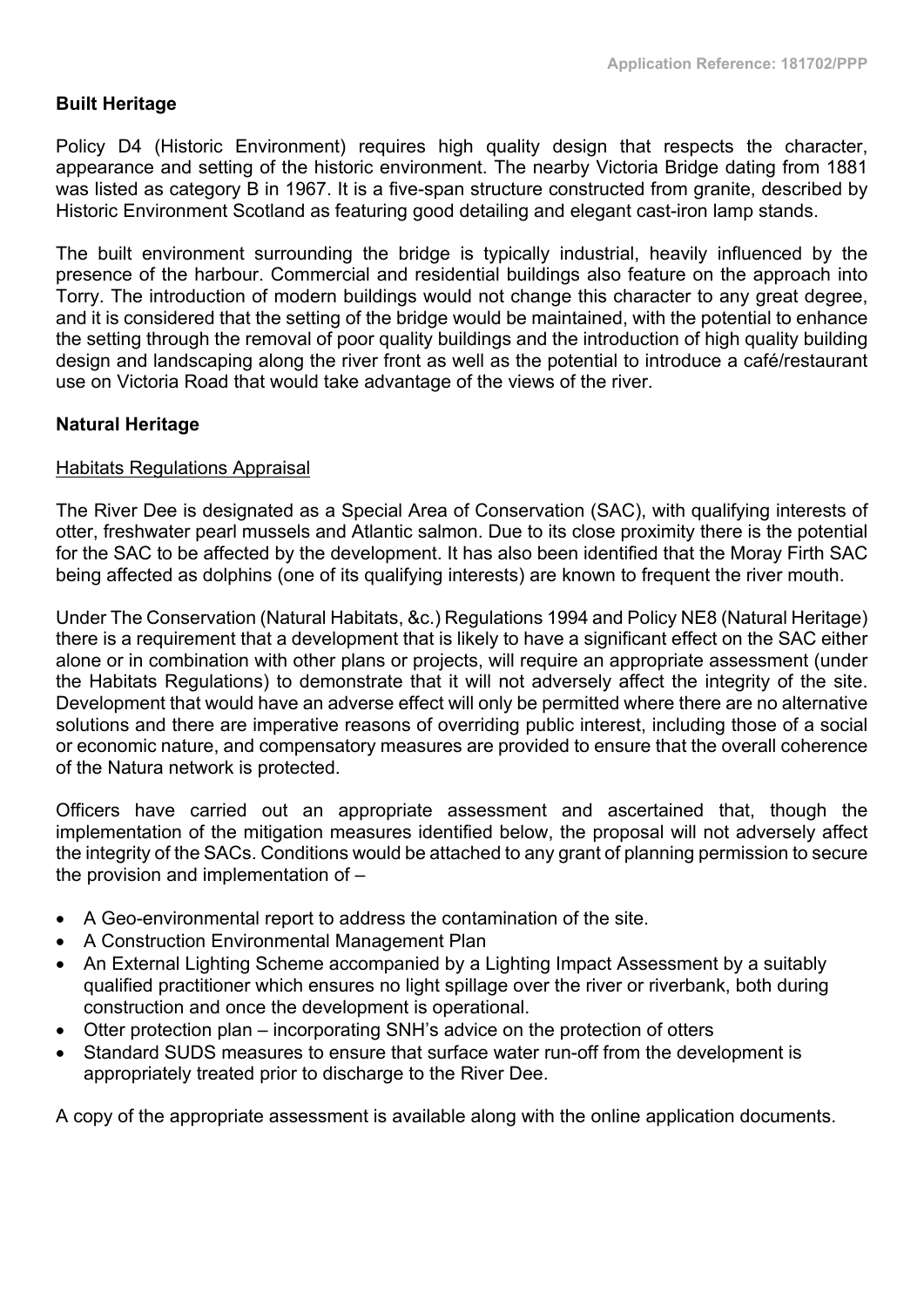# **Flooding and Drainage**

### Flood Risk

Policy NE6 (Flooding, Drainage & Water Quality) states that development will not be permitted if it would increase the risk of flooding; it would be at risk itself from flooding; adequate provision is not made for access to waterbodies for maintenance; or it would require the construction of new or strengthened flood defences that would have a significantly damaging effect on the natural heritage interests within or adjacent to a watercourse.

Although there has been no reported history of flooding at the site, due to its riverside location it is potentially at risk from fluvial (river) and coastal flooding, or a combination of both. Therefore, the applicant has submitted a flood risk assessment (FRA) which has been reviewed by both SEPA and Council's Structures, Flooding and Coastal Engineering Team.

In terms of fluvial flooding, the conclusion of the FRA is that the area of the site proposed for development would sit out-with the functional floodplain of the River Dee. Although there may be some uncertainties in the flood levels in the FRA (as is typical in an FRA), all built development would be above 3.92m Above Ordnance Datum (AOD), which is higher than both the fluvial and coastal flood levels and could be an acceptable design level for the development. At the request of SEPA a condition has therefore been attached which prevents any built development or land raising taking place on ground below 3.92m AOD.

The mouth of the River Dee has a narrow opening and also branches into the Aberdeen harbour. Therefore, in terms of coastal flooding, as a result the funnelling effect of high tide levels in the open sea into the upstream River Dee channel is significantly limited, as would the effect of sea waves.

Both SEPA and the Council's flooding team are satisfied that, subject to appropriate conditions, the development would not be at risk of flooding or increasing the risk of flooding at other properties, in accordance with Policy NE6. Furthermore, access to the river for maintenance would not change and strengthening of existing or creation of new flood defences would not be required.

#### Drainage and Water Quality

In accordance with Policy NE6, surface water drainage associated with development must be the most appropriate available in terms of sustainable drainage systems (SUDS) and avoid flooding and pollution both during and after construction.

It is proposed to install porous paving within the parking bays to adequately treat surface water runoff. Rainwater from buildings would be captured via gutters and downpipes, the water then being directed to a surface water sewer network and cellular storage installed within the parking areas. The water would then discharge to the River Dee at a restricted rate.

Connection to the public sewer is a prerequisite of all development where this is not already provided. In this case foul water would be captured by a sewer network installed within the site before discharging to the existing Scottish Water sewer infrastructure located within South Esplanade West.

The surface and foul water drainage proposals are considered acceptable.

### **Air Quality**

Policy T4 (Air Quality) states that development proposals which may have a detrimental impact on air quality will not be permitted unless measures to mitigate the impact of air pollutants are proposed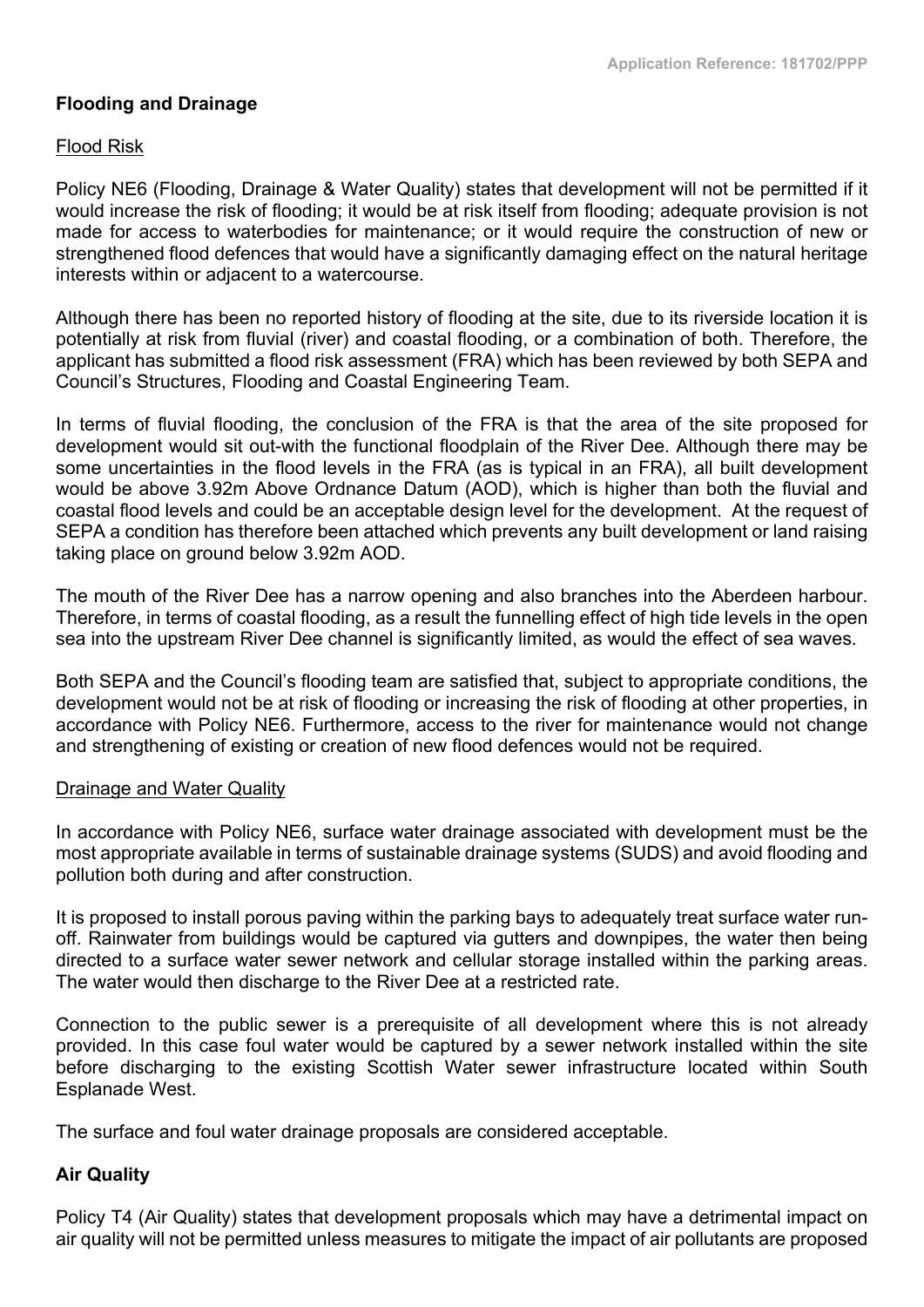and agreed. South Dee is adjacent to the City Centre Air Quality Management Area (AQMA) and Wellington Road AQMA, both declared due to exceedances in concentrations of nitrogen dioxide and particulate matter ( $PM_{10}$ ) on the road network.

The introduction of additional traffic additional car parking spaces, associated traffic and the construction of the development has the potential to adversely affect air quality in the immediate vicinity of the site and the wider area. Environmental Health officers have considered the proposal and have confirmed that the number of parking spaces associated with the development would not trigger the requirement for a full air quality assessment therefore no further consideration is considered to be required in terms of Policy T4.

### **Affordable Housing / Developer Contributions**

### Affordable Housing

Policy H5 (Affordable Housing) requires housing developments of five units or more to contribute no less than 25% of the total number of units as affordable housing. At South Dee the equivalent of 64 units are required to be provided as affordable housing. A commuted sum £19,000 would complete the 25% affordable requirement. The applicant has agreed to this provision, which would be secured by a legal agreement. The entire site might be developed for affordable housing and this would also be acceptable in terms of the policy.

#### Developer Obligations

To mitigate against the impact of the development on community infrastructure, financial contributions are sought though Policy I1 (Infrastructure Delivery and Planning Obligations) to the make the development acceptable, calculated in accordance with the adopted Planning Obligations Supplementary Guidance and advice from relevant Council services. The applicant has agreed to these contributions, which would be secured by a legal agreement.

- Factoring this development into the 2017 roll forecasts for Walker Road Primary School would not appear to place the school over capacity.
- For Lochside Academy, factoring the development into the 2017, does not appear to place the school overcapacity.
- A contribution of £361,312 has been identified towards Torry Community Hub which has plans in place for expansion to accommodate additional users.
- A contribution of £49,400 has been identified towards providing additional changing rooms to increase capacity at Albury Sports Centre.
- In this instance, it is noted that the development proposes an enhanced path along the riverbank as part of this development, therefore no contribution towards core paths is sought.

In this instance, it is acknowledged that the application provides 8,059  $m<sup>2</sup>$  of high quality public open space on site as part of the development. This would meet the normal policy requirement in part.

 A contribution of £114,015 is sought to create additional capacity at healthcare facilities in the city centre.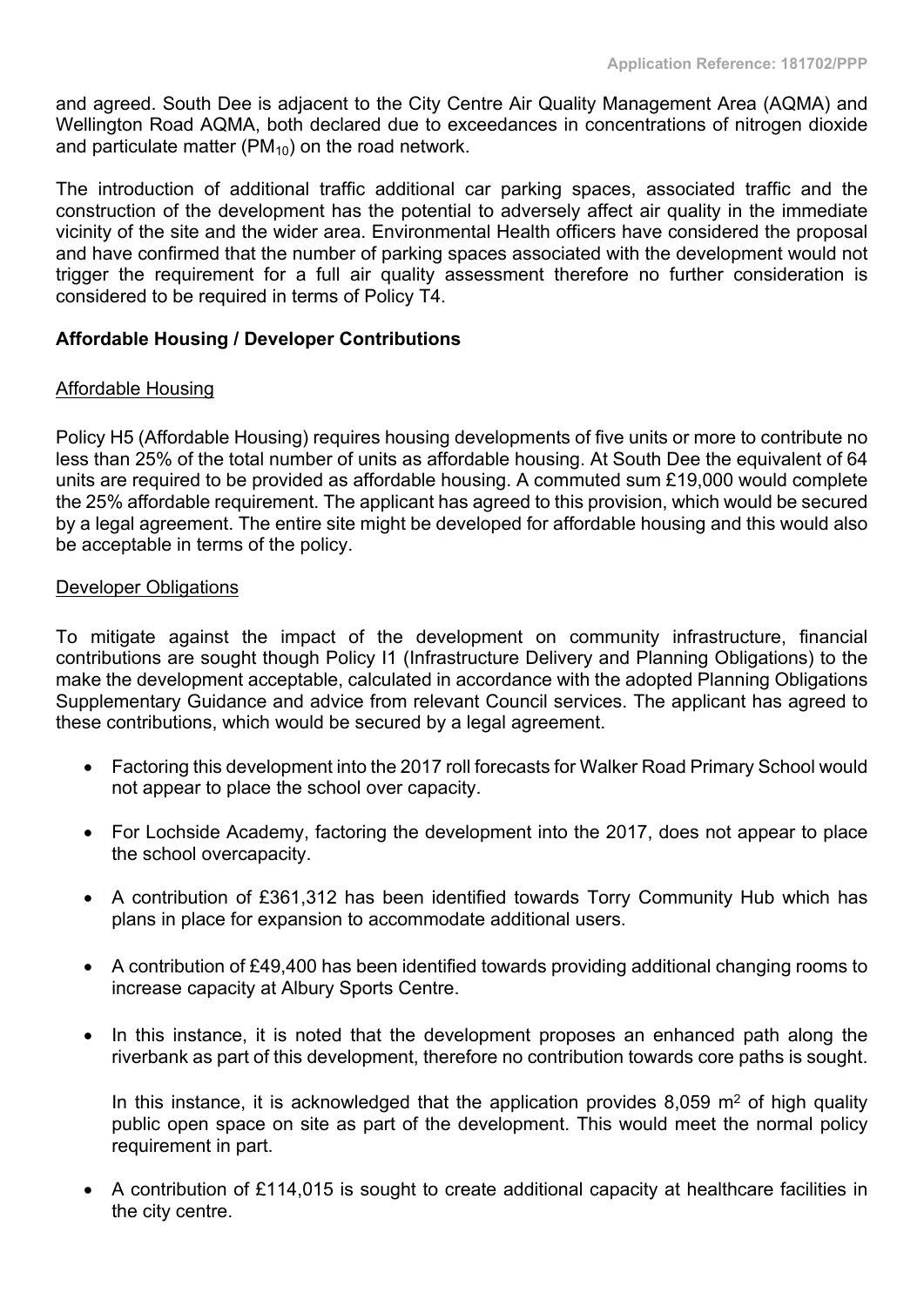### **Sustainability**

Policy R7 (Low and Zero Carbon Buildings, and Water Efficiency) requires all new buildings to meet at least 20% of the building regulations carbon dioxide emissions reduction target applicable at the time of the application through the installation of low and zero carbon generating technology in accordance with the associated supplementary guidance.

Policy R7 also requires all new buildings to use water saving technologies and techniques. A statement has been submitted which identifies water saving measures which would achieve gold standard on the Building Standards Sustainability Label. A condition has been attached requiring the measures to be implemented.

Conditions can be attached requiring details to be submitted demonstrating that the buildings would comply with these requirements.

### **Other Material Considerations**

#### **City Centre Masterplan**

The site forms part of the area identified for the Torry Waterfront (CM03) Project (TWP) within the City Centre Masterplan (CCMP). The project area covers the area between the River Dee and South Esplanade West, Menzies Road, Victoria Road and Craig Place and is part of the wider North Dee/Torry Waterfront intervention area.

The CCMP sets out an opportunity for the significant redevelopment of existing industrial land uses to create a new riverside district that integrates with, and enhances, the community of Torry and connects with the emerging business quarter at North Dee. Formed around an expanded riverside park, the CCMP envisages the area to include a mix of uses that maximise the relationship to the water, including a Hotel Academy. The CCMP envisages the TWP as having a timescale of 20 years (from 2015).

Due in part to competing commitments and other priorities for projects within the CCMP, the TWP has not yet been progressed and there are no current proposals by the Council or any other party to co-ordinate or lead delivery of this project in the short or medium term. Aberdeen Harbour Board (AHB) wish to redevelop their area of land at South Dee ahead of the remainder of the TWP area and has resulted in the submission of the current application. The proposal does not incorporate the envisaged hotel academy or the pedestrian bridge over the Dee. There is a risk that, without the benefit of a planning and design brief, redevelopment of the area might not be carried out in a joinedup manner. Therefore, if this proposal is to progress independently of the wider TWP area, it is important that regard is paid to the current and future relationship of the proposed development to the remainder of the TWP area to the immediate south east so as not to prejudice future development of the TWP area and so as not to adversely affect the continuing operation of business uses in the remainder of the CCMP area.

There are significant elements of the proposal that are in full accordance with the CCMP vision. Each of the themes highlighted by the CCMP in relation to Torry Waterfront are outlined below, with a commentary of how the application relates, or responds, to them.

#### *Relocation of remaining industrial uses to suitable accommodation elsewhere in the city and / or Shire*

Initial discussions with occupiers in the TWP area were undertaken by ACC Corporate Landlord but these have not progressed. The result is that the industrial and commercial uses are still present,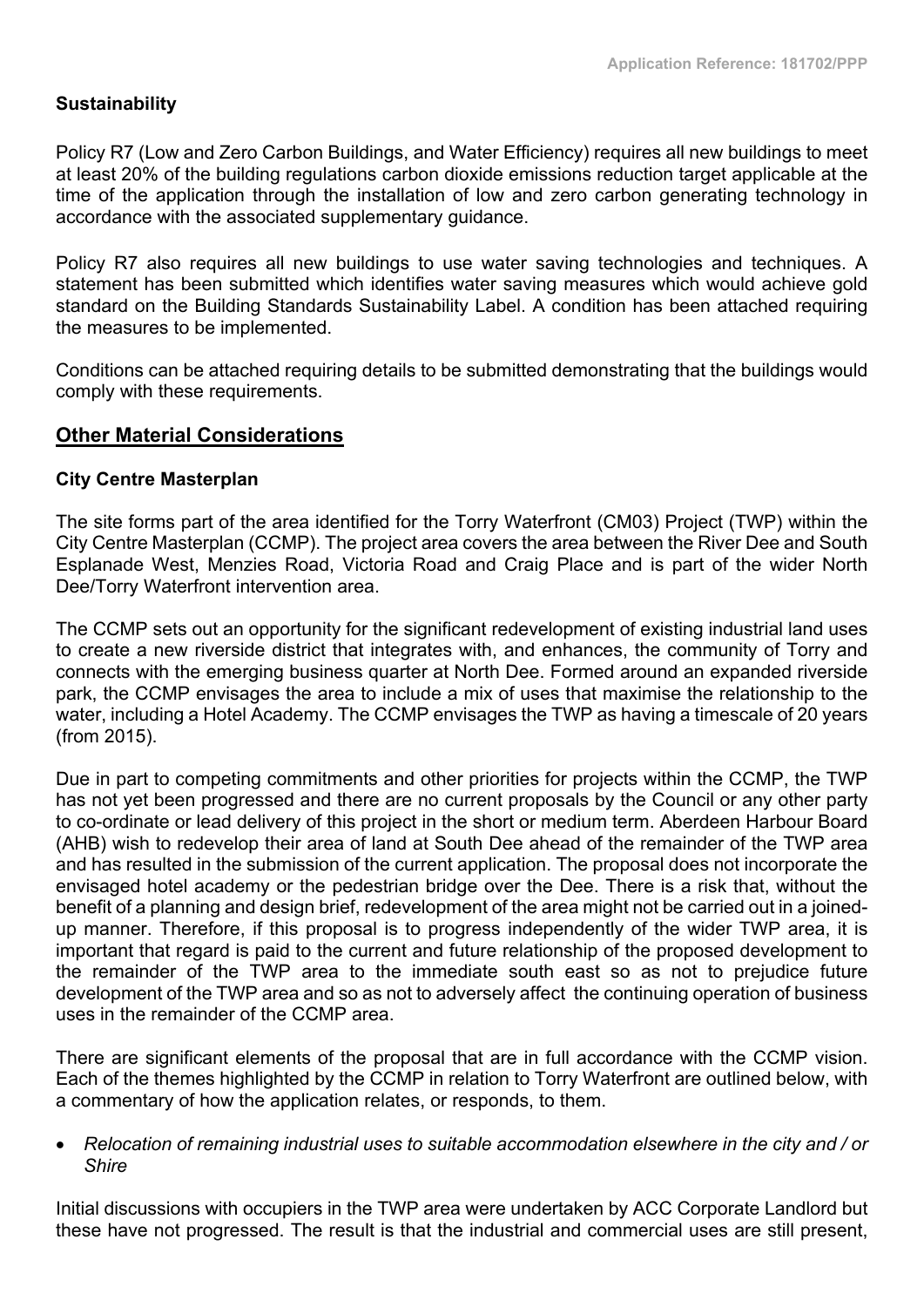meaning that the ability to create a reasonable amenity and safe environment for residents requires to be addressed through this application. These issues are addressed above.

 *New housing, comprising riverside apartments and a mix of tenement apartment blocks and town houses.*

The proposal would provide eight blocks of flats along the riverside. The tenement flats and town houses indicated in the CCMP are not proposed, however, these housing types would be more appropriately sited within later phases of South Dee rather than on this riverside site where the higher flatted blocks are more appropriate to provide a dramatic riverside frontage and maximise the number of residents with river views.

*Hotel Academy*

The CCMP identifies South Dee and the application site as the location of a hotel academy (Project EC12 in the CCMP), described as a "fully functioning high class hotel housed within a landmark building". No hotel academy is proposed or in the pipeline. In the current market there is little or no demand for new hotel development. It is acknowledged that the likelihood of the hotel academy being progressed is very low and therefore its absence from the layout is considered acceptable. If a hotel academy proposal were to come forwards at some point in the future it could be accommodated by way of an amendment/addition to the current proposal or, equally well, closer to the City Centre on the opposite bank of the River Dee where such a project would also be compatible with the vision for the North Dee Business Quarter CCMP project.

*A new pedestrian / cycle bridge linking Raik Road with Torry*

An opportunity for a new non-vehicular bridge between North Dee and South Dee is identified in the CCMP with the aim of making walking and cycling more attractive between the city centre and Torry. The CCMP identifies that cross subsidy and co-ordinated delivery of this bridge will be important.

No progress has been made on examining delivery options for the bridge and, without a defined project scope or idea of cost, it is unreasonable at this stage to seek financial contributions from the applicant towards its future delivery. Safe pedestrian links of similar length already exist to the City Centre via Victoria Bridge/Market Street or Queen Elizabeth Bridge/South College Street. The absence of a bridge at this stage is, therefore, not considered fundamental to the acceptability of the current application or future success of the TWP. The current application would create a logical "jumping off" point for the bridge from the central pedestrianised square and this would be aligned with Cabel's Lane and Raik Road as envisaged by the CCMP. Implementation of the current application would, therefore, provide some of the preliminary groundwork that would help pave the way for delivery of the bridge link should such a project be progressed in the future.

 *A development layout based on retaining the existing grid of streets and creating a strong desire line from Cabel's Lane to the new pedestrian bridge*

There is no street pattern to retain within the application site itself, however an area of the site has been reserved so that space is available to accommodate the bridge should the bridge project be realised. This would allow a strong desire line to be created from Raik Road on the north side of the river, across the bridge and onto Cabel's Lane.

 *Attractive and coherent contemporary architecture that maximises views out and views into the development, including a perpendicular arrangement of riverside blocks and potentially a landmark tower building*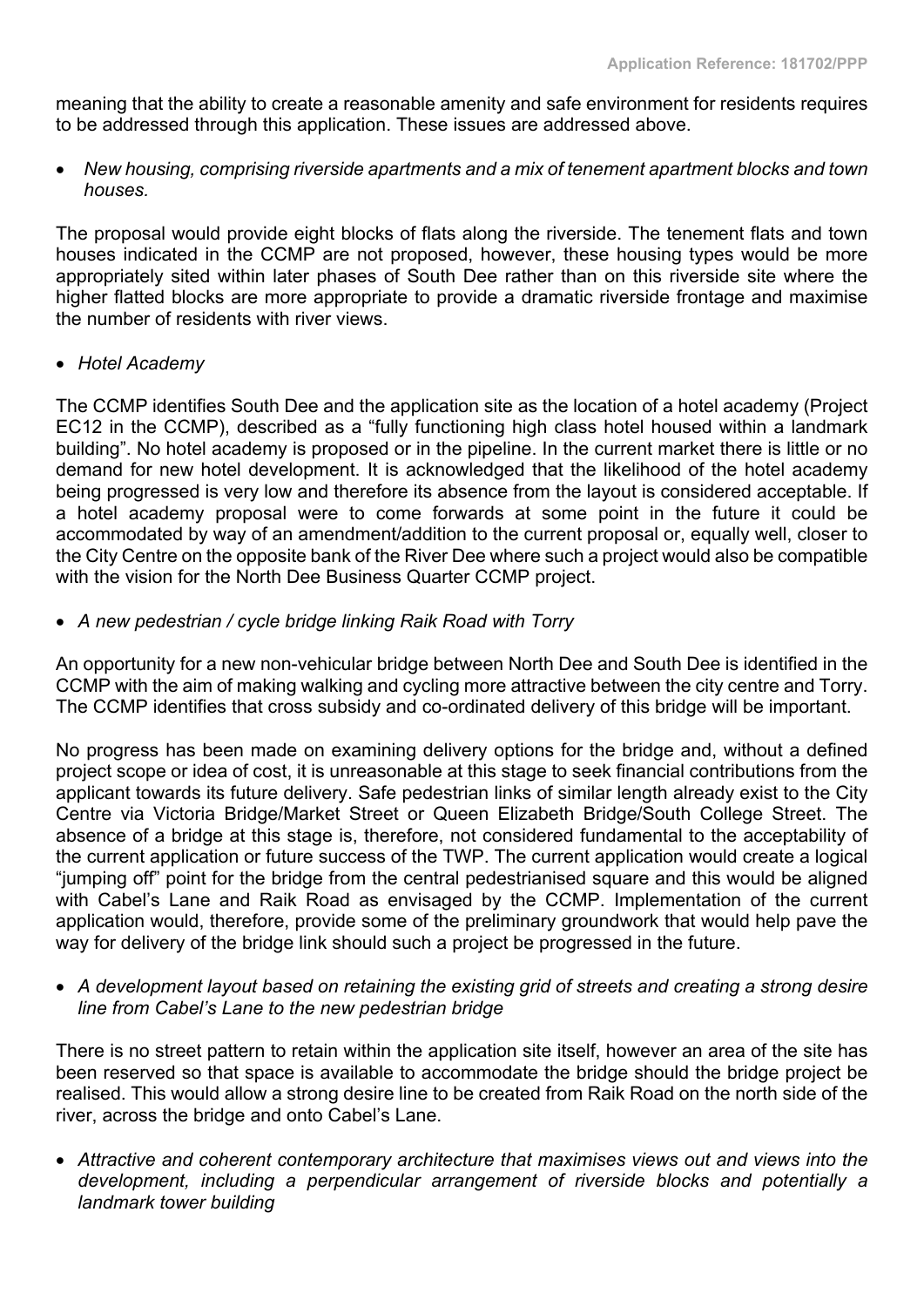As this is an application for planning permission in principle, the architectural style and detailing is reserved for the matters specified in condition stage. Notwithstanding, the principles of the layout and design are discussed elsewhere in this report. Blocks however are proposed perpendicular to the river that maximise river views and the orientation of blocks and windows complies with the CCMP in this regard. This orientation and spacing of buildings and alignment of the central square with Cabel's Lane would facilitate future residential development of the reminder of the Torry Waterfront area by providing attractive views and convenient linkages toward the river, landscaped riverside and café/restaurant uses in the central square.

 *Active ground floor uses (use class 1 and 3) to address the riverside promenade and South Esplanade West.*

A total of 2,000 sq.m of commercial floorspace (comprising Class 1 (Shops) and Class 3 (Food and Drink) uses is envisaged by the CCMP.

A total of 616 sq.m of commercial space (which could be Class 1 Retail or Class 3 restaurant/café use) is proposed, split between locations on the square at the centre of the site and directly fronting onto Victoria Road and Victoria Bridge at the east end. These are considered as the most appropriate locations for such uses on the site in that they would enliven the river front and provide opportunities for views out over the river– for instance from riverside cafes or restaurants - as well as integrating with the commercial centre of Torry. Whilst the development is predominantly residential the scale of retail and other commercial space proposed is considered to be sufficient to create a successful mixed-use community with a variety of uses. Scope still exists in the remainder of the TWP area for the delivery of significant additional commercial property to meet the floorspace envisaged by the CCMP and areas away from the prime residential riverside frontage may well be the more appropriate site for commercial uses for which the riverside location and views are not important. The exact mix of uses to occupy the proposed space would depend on what is commercially viable but it is recommended that conditions are attached limiting uses to those specified above and the minimum floorspace of 616 sq.m gfa in accordance with that identified in by the application.

 *Traffic calming and public realm improvements on South Esplanade West, Cabel's Lane, Murray's Lane and Menzies Road.*

No traffic calming or substantial public realm improvements are proposed outside the site boundary. Nevertheless, the pavement along South Esplanade West would be comprehensively upgraded with tree planting close to the street to provide safe and pleasant pedestrian access to Victoria Road and Wellington Road and these improvements would be secured by a condition of any planning approval. South Esplanade West would retain its function as a through route for traffic to the south side of the harbour and access to industrial premises to the south east. The wider improvements to the public realm and roads in the rest of the TWP area outside the site boundary lie beyond the scope of what can legitimately be achieved by this application but would be a requirement of future applications. In the longer term, if such applications come forwards this would fulfil the vision of the masterplan for the area as a residential led mixed-use community.

### *Car parking provision to have limited visual impact on the riverside (i.e. basement, under croft).*

Parking is proposed in courts of typically 15 or 18 spaces, with a larger car park at the Victoria Bridge end. This arrangement allows for ample amenity space and areas for landscaping to be retained between car parking areas and the riverside as envisaged in the CCMP. The applicant has advised that basement, under-croft or multi-storey parking arrangements would make the development unviable and, therefore, they are not proposed.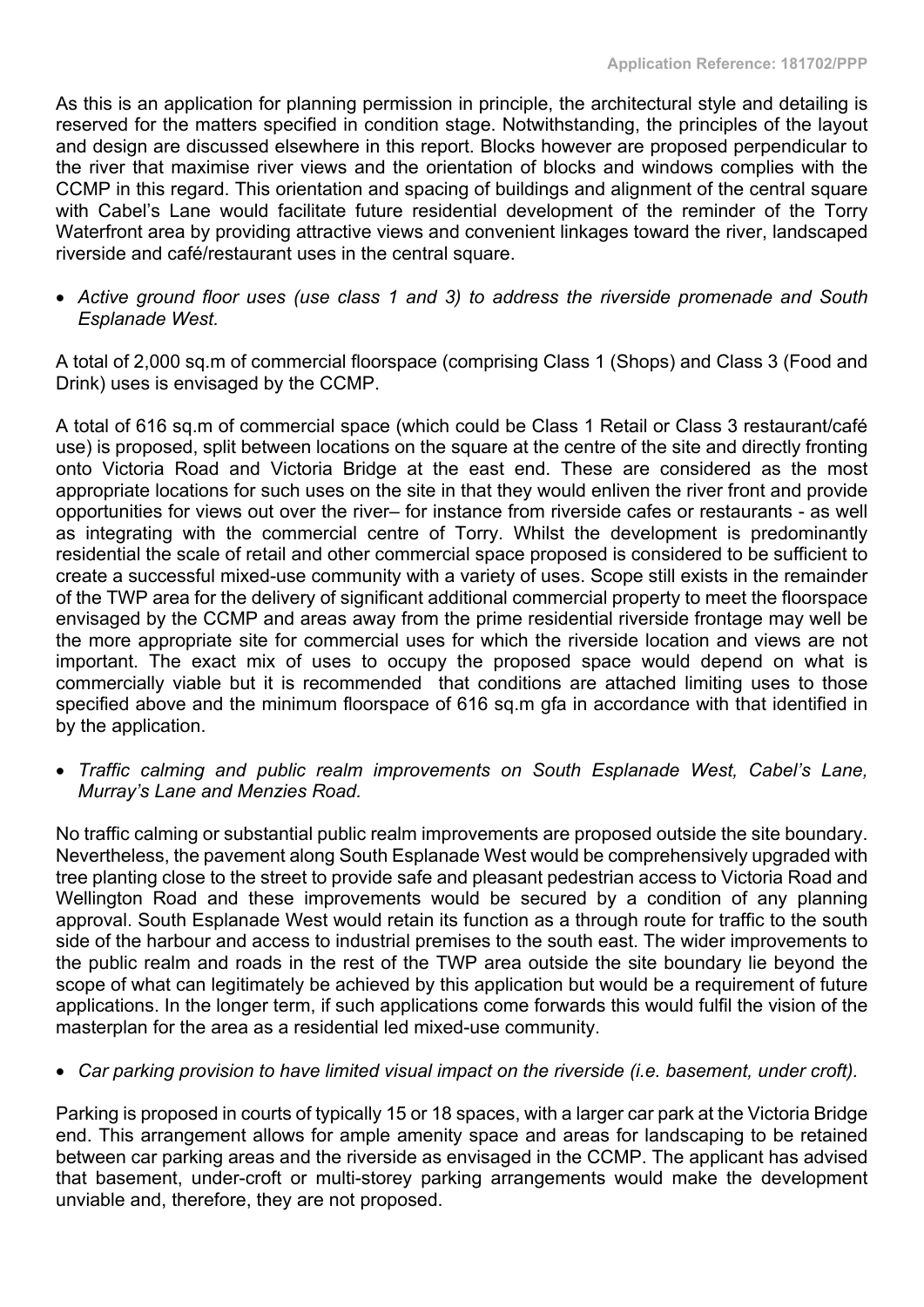On balance it is considered that, in large part, the proposal would deliver the vision of the CCMP for the TWP including:

- the construction of residential blocks forming a dramatic river frontage on a gateway route into the City, interspersed by landscaped parking courts set at right angles to the river to maximise river views
- the removal of moribund industrial premises,
- the remediation of contaminated land.
- the introduction of retail and/or restaurant /café space on the main street frontage and on the riverfront,
- the improvement of the riverside walkway and the enlargement of the riverside parkland including the enhancement of the wildlife and recreational value of this area to the benefit of both new residents of the development and the wider community of Torry.

It is acknowledged that the proposal would not secure two of the elements of the TWP, specifically the pedestrian bridge and hotel academy. Nevertheless, it does not preclude the implementation of the hotel academy (should this ever be proposed) elsewhere in the immediate vicinity. A central square would be created from which a pedestrian bridge could be built in the exact location proposed by the CCMP should funding ever be secured.

### **Regeneration and Economic Impact**

Scottish Planning Policy (SPP) states that the key role of the planning system to contribute towards the Scottish Government's central purpose of promoting sustainable economic growth. The Strategic Development Plan (SDP) aims to provide opportunities which encourage economic development and create new employment. Regeneration is a vital part of the plan's strategy and it indicates that improving the economy, environmental quality, accessibility, employment opportunities and the redevelopment of brownfield sites should play a particular role in regeneration areas.

Construction of the scheme is estimated to cost £29m and could take up to three years. The Council's City Growth Team estimates that this could generate 170 direct, indirect and induced temporary jobs over a three-year period. The total amount of new expenditure that would be generated by residents is less certain because this depends on what proportion of residents are new migrants into the City. A recent decline in population, emigration trends away from the city and the evidence of over-supply of certain properties in the city centre may mean that new resident expenditure is likely to be a fraction of the total amount of resident expenditure. However, if just 50% of residents were new to the city as a result of project then this could generate around £2.5m new resident spend per annum with an associated 34 supported jobs. The potential benefits of the retail offering are also not clear but based on the commercial floorspace of 616 square metres alone this could generate an additional £1m GVA per annum.

Notwithstanding the uncertainty about the scale of economic benefits it can be concluded that the proposed development would result in new investment, new employment opportunities, job creation and the reuse of a declining brownfield site in the Torry regeneration area – which is classed as one of the most deprived communities in Aberdeen on the index of multiple deprivation. With that in mind it is considered that the proposed development is would help deliver the economic development and regeneration of the community of Torry as well as redeveloping this brownfield site, improving environmental quality and accessibility – all in full accordance with the objectives of SPP and SDP. These factors are considered to be significant material considerations weighing in favour of the application.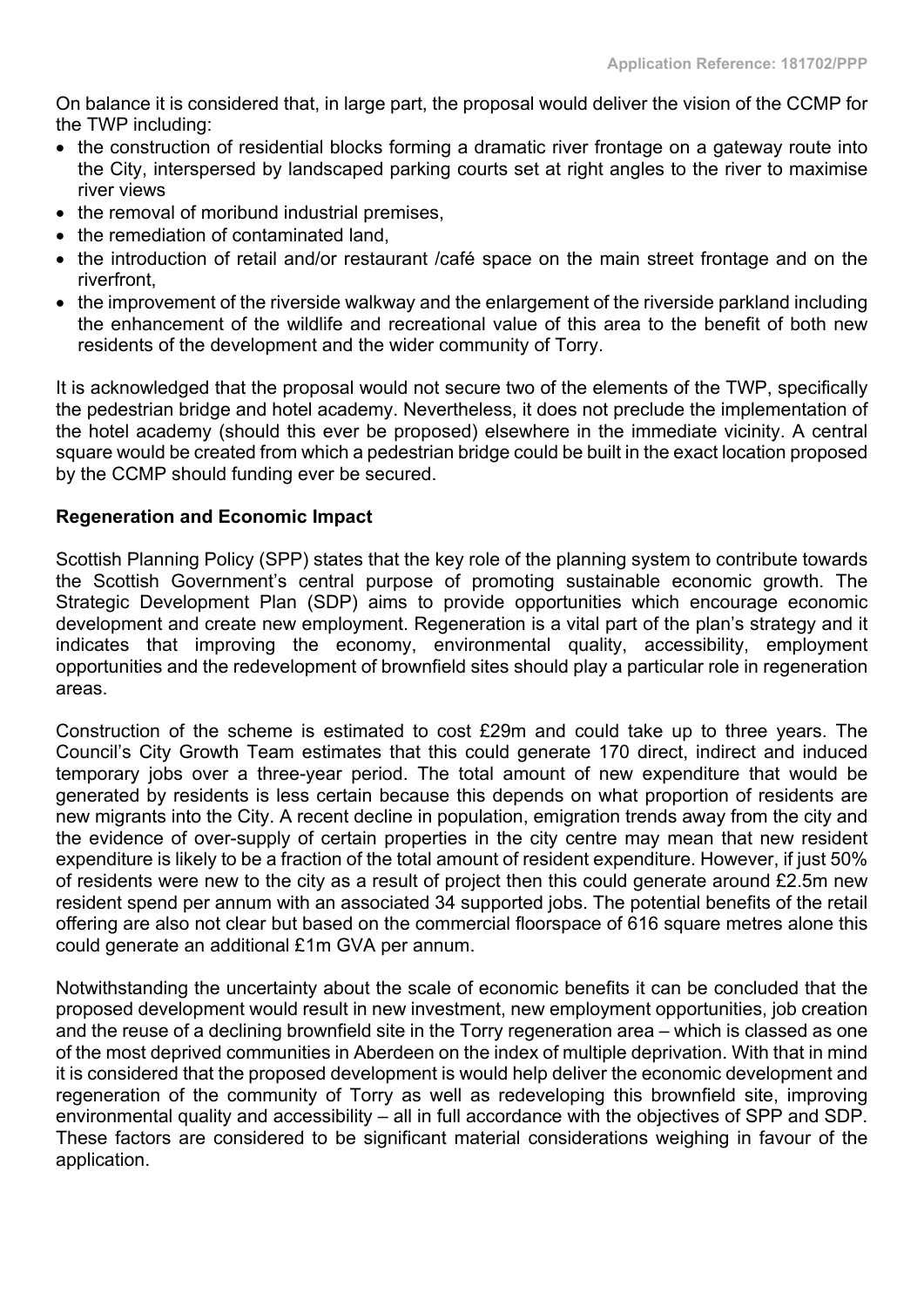### **Points raised in letters of representation**

One of the boat clubs has objected on the basis that the proposed tall buildings along the river would create a wind tunnel effect that would affect rowing on the river. The buildings would be well spaced with landscaped breaks and, therefore, would not create a wall of development, Furthermore, the buildings would be set well back from the river edge and be sited over 170 metres from the nearest tall building on the north bank. It is considered that a wind tunnel would not be created by the proposal.

All other points raised in the letters of representation have been addressed in the evaluation above.

### **Heads of Terms of any Legal Agreement**

A legal agreement would be required to secure the affordable housing provision and developer obligations outlined earlier in the report**.**

### **CONCLUSION AND REASON FOR RECOMMENDATION**

The proposal is considered to comply with the Development Plan and other material considerations.

It is concluded that a satisfactory residential environment can be created which avoids undue conflict with the adjacent commercial uses in accordance with the mixed-use policy zoning (H2) of the Aberdeen Local Development Plan (ALDP). All flats would have river views and adjoin an enhanced and expanded riverside parkland. All ground floor flats would have dedicated areas of private outdoor amenity space. Although the area is still primarily commercial, the proposed development would remove all such uses from the northeast side of South Esplanade thereby changing its character to a partly residential environment. The noise impact assessment demonstrates that main impacts on residential amenity – noise from early morning commercial deliveries and road traffic – can be adequately mitigated by the installation of an enhanced glazing specification and an alternative ventilation system for windows in the affected flats and this can be secured by a planning condition.

The proposed development is highly accessible by sustainable modes of transport: close to bus routes, on the national cycle network, immediately adjacent to Torry town centre and within walking distance of the central bus and rail stations and the City Centre in full compliance with Policies T2 and T3 of the ALDP. Taking into account factors such as its sustainable location in Torry, provision of car club spaces and overprovision of secure cycle spaces it is considered that car ownership levels are likely to be relatively low and the impact of additional pressure on limited on-street parking spaces in the vicinity, although a concern, would not be significant enough to warrant refusal of the application. The low levels of car parking will need to be further justified through future detailed applications. Concerns about roads safety related to the number of car park accesses and potential conflict with commercial use on South Esplanade can be mitigated by design solutions in future detailed applications that can secured by planning condition.

The proposal is considered to be comply with relevant ALDP Policies related to Urban Green Space (NE3), Big Buildings (D3), Density and Mix (H3), Waste Management (R6), Built and Natural Heritage (D4, NE8), Flooding and Drainage (NE6), Air Quality (T4), Affordable Housing (H5), Developer Obligations (I1) and LZC buildings (R7)

The development would constitute the first piece in the jigsaw of redevelopment necessary to achieve the City Centre Masterplan (CCMP) vision for the Torry Waterfront Project Area. It would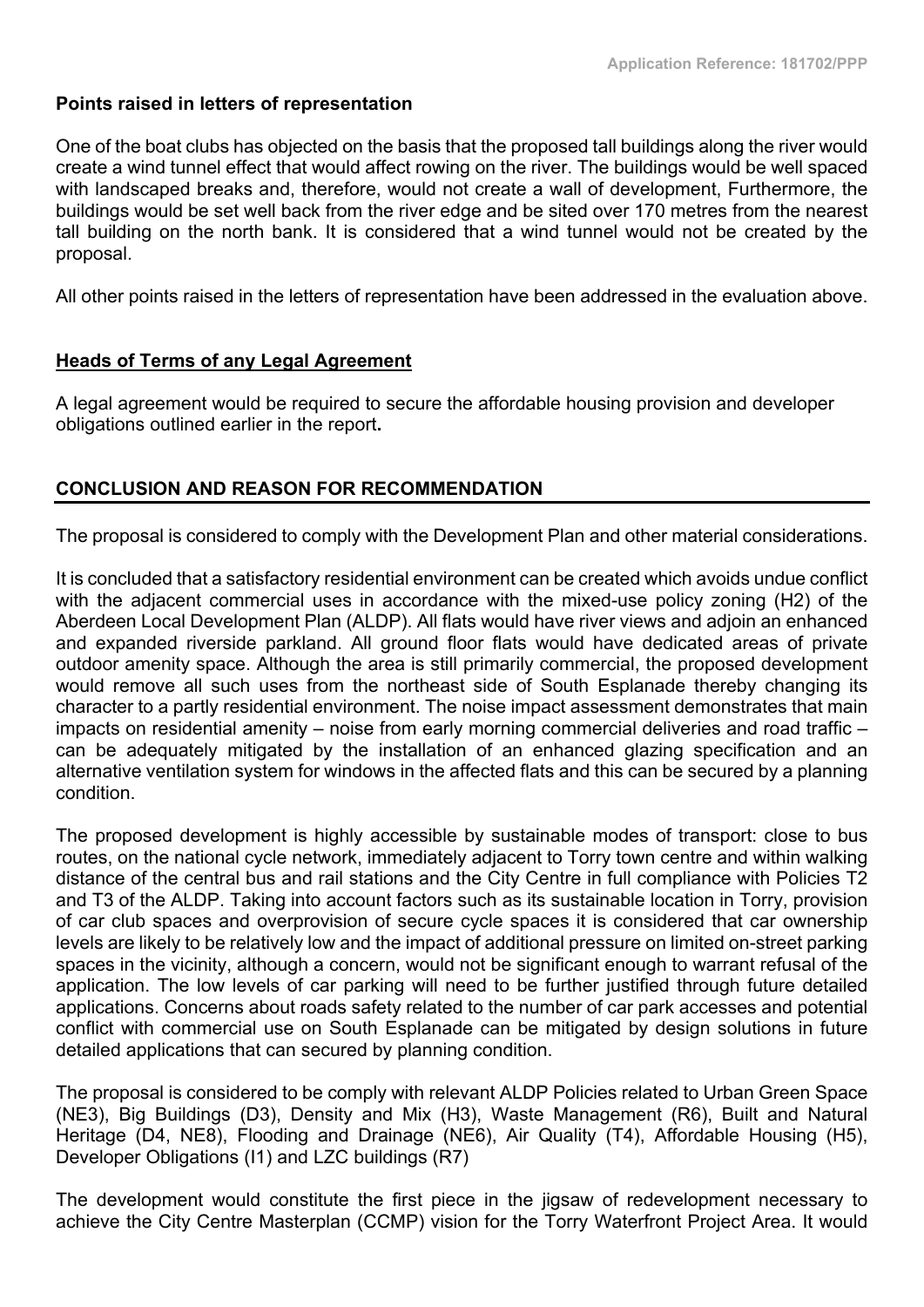potentially catalyse the longer-term transformation of the area from commercial to the residentialled mixed use community envisaged by the CCMP – a process that has little prospect of happening comprehensively and is only likely to occur incrementally. It would support the CCMP objective of promoting city living by providing a high-density landmark waterfront residential development area on the edge of the City Centre. Finally, it would help in the regeneration of Torry by creating and enhanced riverside parkland with café/restaurant uses for the benefit of the entire community and by providing affordable housing, new employment and resident spending in Torry town centre – in full accordance with the Scottish Planning and Development Plan policy to promote sustainable economic growth.

### **RECOMMENDATION**

Willingness to approve subject to conditions and securing a legal agreement to deliver affordable housing and developer obligations towards community facilities, sports and recreation, open space and healthcare.

#### **CONDITIONS**

#### 1) PHASING

No development shall take place unless a matters specified in conditions application including a phasing plan for the delivery of the development has been submitted to and approved by the planning authority. The phasing plan shall show –

- The order in which blocks shall be delivered
- The stage in development at which the commercial space shall be delivered
- A scheme for the delivery of affordable housing
- The stage in development at which the entirety of the riverside walkway shall be delivered
- The areas of parking which will be associated with each block
- A scheme for the delivery of affordable housing on the site

Thereafter no development shall take place other than in full accordance with the phasing plan(s) thereby approved.

Reason – to ensure that the development is delivered in a comprehensive and coherent manner.

#### 2) COMMERCIAL FLOOR SPACE

The commercial space shall be restricted to the following uses –

- Central unit (circa 113 sq.m) Class 1 (Shops) and Class 3 (Food and Drink)
- Victoria Road units (circa 503 sq.m) Class 1 (Shops), Class 2 (Financial, Professional and Other Services) and Class 3 (Food and Drink)

Reason – to ensure a suitable mix of uses within the development.

#### 3) DESIGN AND LAYOUT OF ROADS, PATHS AND BUILDINGS

No development within any particular phase or block shall take place unless a matters specified in conditions application, including the detailed layout and design of access points, roads, parking areas, buildings and other structures for that particular phase or block, has been submitted to and approved in writing by the planning authority.

The application shall be in full accordance with the strategic layout of roads paths and buildings established by this grant of the planning permission in principle and comprise –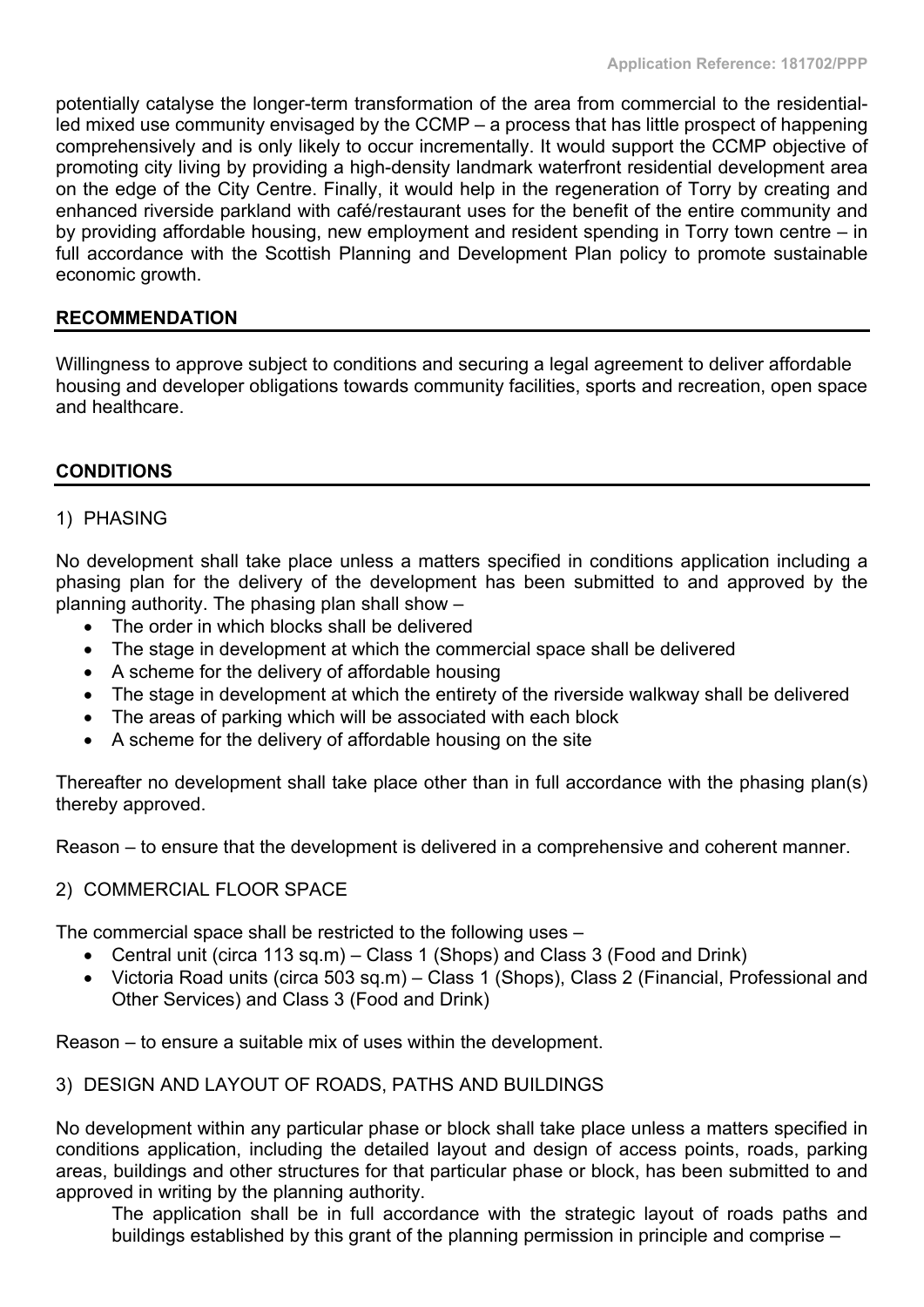- i) details of existing and proposed site levels (including cross sections);
- ii) details of the layout and finish of roads, footpaths and cycle paths, including an upgraded riverside path and boardwalk, all designed to integrate with future phases of development
- iii) details of the mix of commercial and residential unit type, size and tenure;
- iv) details of layout, design and external appearance of
	- a. vehicular, pedestrian and cycle access points
		- b. buildings and ancillary structures;
		- c. vehicular and motorcycle parking;
		- d. short and long-term secure cycle parking;
		- e. storage and collection arrangements for waste and recyclables; and
		- f. boundary enclosures around the site or particular areas.

Thereafter the development shall not be implemented other than in full accordance with the approved details.

Reason – to ensure a satisfactory layout and design of the development and ensure provision of a suitable level of parking.

#### 4) LANDSCAPING AND OPEN SPACE

No development within any particular phase or block shall take place unless a matters specified in conditions application including a scheme of hard and soft landscaping covering all areas of public and private open/green space for that particular phase or block has been submitted to and approved in writing by the planning authority. The scheme shall include details of –

- i) Those areas reserved as private space and those areas that will be freely accessible by the general public with the latter to include all riverside areas and the central square.
- ii) Existing and proposed finished ground levels;
- iii) Existing landscape features, trees, woodland and vegetation to be retained or removed;
- iv) Existing and proposed services and utilities including cables, pipelines and substations;
- v) Proposed woodland, tree and shrub numbers, densities, locations, species, sizes and stage of maturity at planting.
- vi) Location, design and materials of walls, fences, gates and street furniture;
- vii) Arrangements for the management and maintenance of existing and proposed open space, woodland and landscaped areas including watercourse buffer strips; and
- viii) Proposed hard surface finishing materials.

All soft and hard landscaping proposals should:

- be specifically designed to enhance both the recreational and the wildlife value of the riverside
- shall include mature tree planting along and close to the footway of South Esplanade West,
- shall be carried out in accordance with the approved scheme and shall be completed during the planting season immediately following the commencement of each respective phase of the development or such other date as may be agreed in writing with the Planning Authority. Any planting which, within a period of 5 years from the completion of each phase of the development, in the opinion of the Planning Authority is dying, being severely damaged or becoming seriously diseased, shall be replaced by plants of similar size and species to those originally required to be planted.

Reason – in order to integrate the development into the surrounding landscape, increasing the biodiversity and recreational value of the site and creating a suitable living environment for future residents.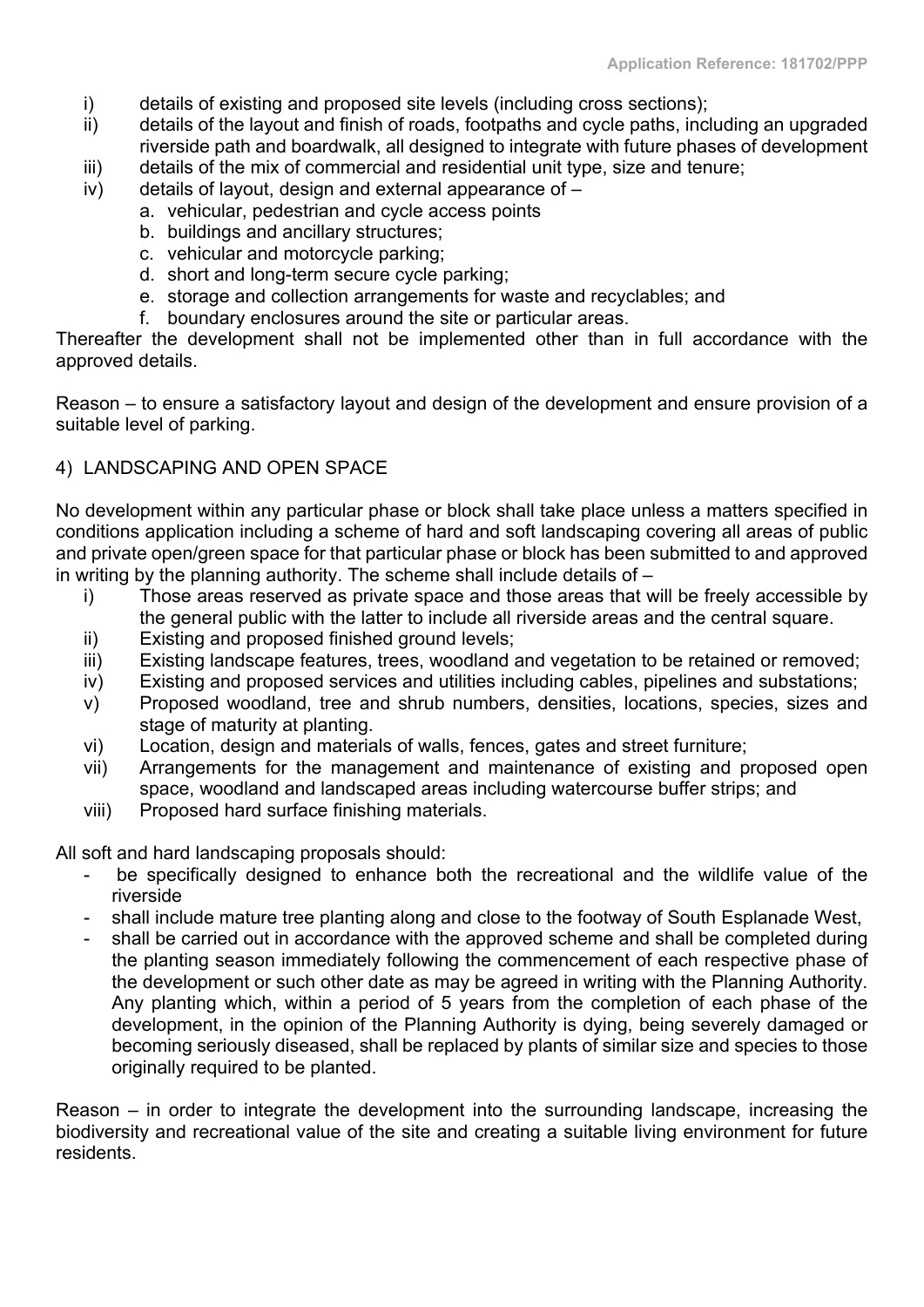### 5) EXTERNAL LIGHTING

No development within any particular phase or block shall take place unless a matters specified in conditions application including details of the external lighting for that particular phase or block (during construction and as part of the permanent scheme) has been submitted to and approved in writing by the planning authority. The scheme shall be accompanied by a Lighting Impact Assessment by a suitably qualified practitioner which ensures no light spillage over the river or riverbank. Thereafter the external lighting shall be implemented in accordance with the approved details.

Reason – to ensure that the integrity of the River Dee Special Area of Conservation is not adversely affected.

### 6) SITE INVESTIGATION

No development within any particular phase or block shall take place unless a matters specified in conditions application comprising a scheme to deal with any contamination on or within the land forming that particular phase or block has been submitted to and approved in writing by the planning authority. The scheme shall follow the procedures outlined in Planning Advice Note 33 (Development of Contaminated Land) and shall be conducted by a suitably qualified person in accordance with best practice as detailed in BS10175 (Investigation of Potentially Contaminated Sites - Code of Practice) and other best practice guidance and include

- (i) an investigation to determine the nature and extent of contamination;
- (ii) a site-specific risk assessment; and
- (iii) a remediation plan to address any significant risks and ensure the site is fit for the use proposed.

Thereafter no building within the particular phase or block shall be occupied unless' for that building

- (i) any long-term monitoring and reporting that may be required by the approved scheme of contamination or remediation plan or that otherwise has been required in writing by the planning authority is being undertaken and
- (ii) a report specifically relating to the building has been submitted and approved in writing by the planning authority that verifies that remedial works to fully address contamination issues related to the building(s) have been carried out, unless the planning authority has given written consent for a variation. The final building within the particular phase or block site shall not be occupied unless a report has been submitted and approved in writing by the planning authority that verifies the completion of the remedial works for the entire phase or block, unless the planning authority has given written consent for a variation.

Reason – in order to ensure that the site is fit for the intended end uses and to ensure that the integrity of the River Dee Special Area of Conservation is not adversely affected.

### 7) RIVERSIDE BUFFER STRIP

No development shall take place unless a matters specified in conditions application comprising details of a buffer strip to the river tidal limit has been submitted to and approved in writing by the planning authority in consultation with SEPA. Thereafter, no development shall take place below the tidal limit or in any case below 3.92m AOD.

Reason – to ensure the flood plain capacity is not adversely affected.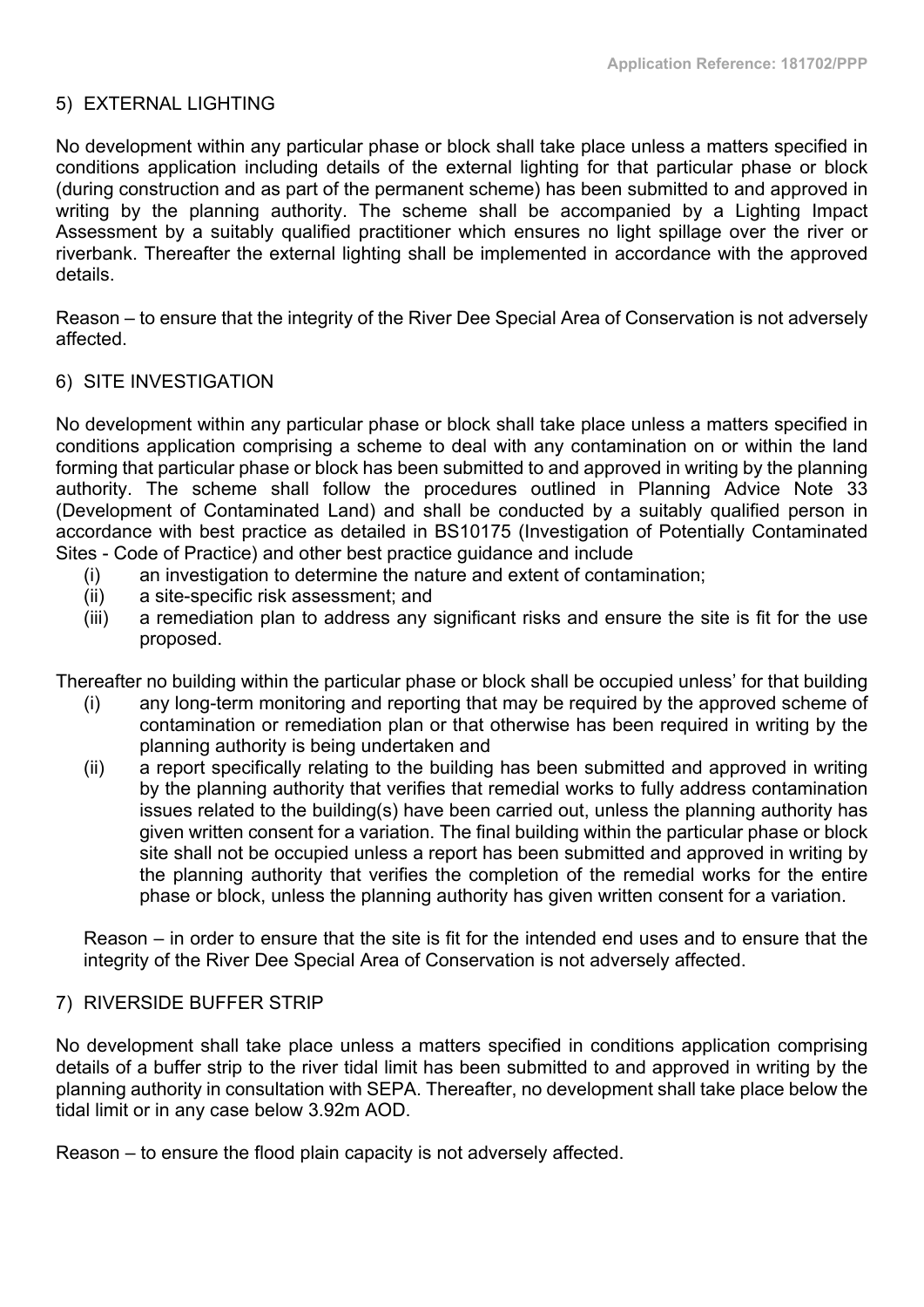### 8) OTTER PROTECTION PLAN

No development (including site stripping, service provision or establishment of site compounds) within any particular phase or block shall take place unless matters specified in conditions application comprising an otter protection plan for that particular phase or block has been submitted to and approved in writing by the planning authority. The plan must be produced by an appropriately qualified person and contain avoidance, mitigation and compensation measures in accordance with Scottish Natural Heritage's advice, to minimise the impact of the development on otters. Thereafter no development shall take place unless the agreed mitigation measures have been implemented.

Reason – to ensure the protection of a European protected species and to ensure that the integrity of the River Dee Special Area of Conservation is not adversely affected.

#### 9) CONSTRUCTION ENVIRONMENTAL MANAGEMENT PLAN (CEMP)

No development (including site stripping, service provision or establishment of site compounds) within any part of the site shall take place unless a matters specified in conditions application comprising a site specific construction environmental management plan (CEMP) for that particular part of the site has been submitted to and approved in writing by the planning authority in consultation with SEPA. The CEMP shall detail the site-specific management of surface water runoff and thereafter development shall be undertaken in accordance with the approved CEMP.

Reason – to minimise the impacts of necessary demolition / construction works on the environment and to ensure that the integrity of the River Dee Special Area of Conservation is not adversely affected.

#### 10) DUST MANAGEMENT PLAN

No development (including site stripping, service provision or establishment of site compounds) within any particular phase or block shall take place unless a matters specified in conditions application comprising a Dust Management Plan for that particular part of the site has been submitted to and approved in writing by the planning authority. The management plan shall specify dust mitigation measures and controls, responsibilities and any proposed monitoring regime. Thereafter development (including demolition) shall be undertaken in accordance with the approved plan.

Reason – to control air pollution from dust associated with the construction of the development.

### 11)TREE PROTECTION

No development within any particular phase or block shall take place unless the tree protection fencing relating to that particular phase or blocks and shown on Astell Associates drawing SEW-1906-TP (Rev.1) and Appendix H of Tree Survey Report SEW-1906-TR (Rev.1), or such other tree protection drawing that has been approved in writing by the planning authority, has been installed. Thereafter the tree-protection fencing shall remain in place for the duration of the construction period.

Reason - in order to safeguard trees which are to remain on the site.

#### 12) RECORDING OF FORMER MISSION HALL

No development associated with the former mission hall at 4 Esplanade West shall take place unless a matters specified in conditions application including a Level 2 archaeological standing building survey of the building and has been submitted to and approved in writing by the planning authority.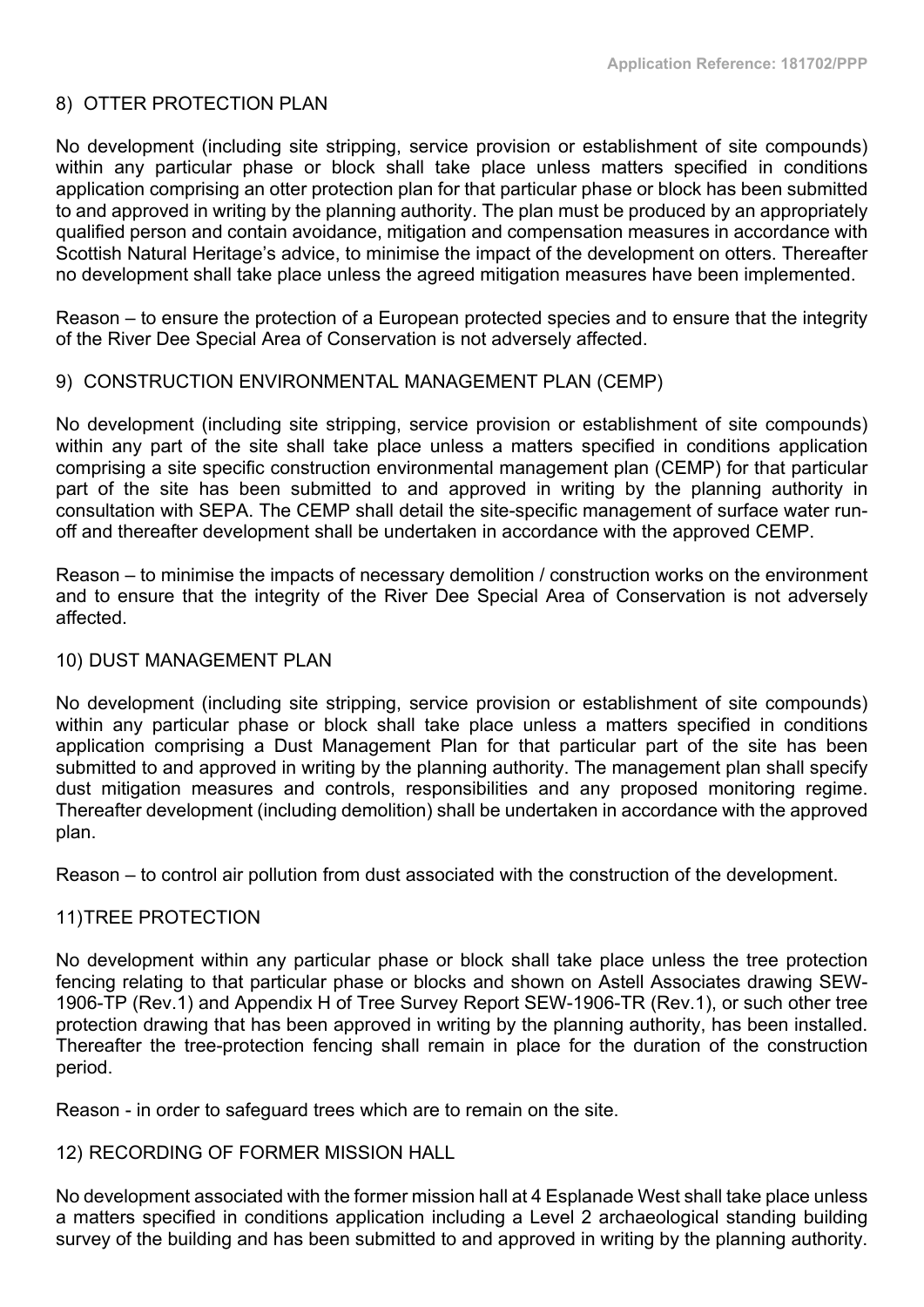The standing building survey shall not be undertaken unless its scope has been approved in writing by the planning authority. The survey must be in a digital format and must be clearly marked with the planning application reference number.

Reason – To ensure that a historic record of the building is made for inclusion in the National Record of the Historic Environment and in the local Sites and Monuments Record.

### 13) SURFACE WATER DRAINAGE

No development within any particular phase or block shall take place unless a matters specified in conditions application including a detailed scheme for surface water drainage for that particular phase or block has been submitted to and approved in writing by the planning authority in consultation with SEPA. The scheme shall include a detailed design of the surface water out-fall proposed on the banks of the River Dee. Thereafter development shall be implemented in accordance with any scheme thereby approved.

Reason – in order to ensure adequate protection of the water environment from surface water runoff and to ensure that the integrity of the River Dee Special Area of Conservation is not adversely affected.

### 14) WASTE-WATER CONNECTIONS

No development within any particular phase or block shall take place unless a matters specified in conditions application including a scheme for the connection of buildings to the public waste water system for that particular phase or block has been submitted to and approved in writing by the planning authority. The scheme shall include confirmation from Scottish Water that connections can be made and any necessary upgrades to the public waste-water system are in place. Thereafter no building shall be occupied unless connection has been made to the public waste-water network in accordance with the approved details.

Reason – in order to ensure that sewage is satisfactorily treated and disposed of and to ensure that the integrity of the River Dee Special Area of Conservation is not adversely affected.

### 15) NOISE MITIGATION SCHEME FOR NEW RESIDENTIAL PROPERTIES

No development within any particular phase or block shall take place unless a matters specified in conditions application including a scheme of mitigation measures for the protection of the proposed residential properties from external noise for that particular phase or block has been submitted to and approved in writing by the planning authority. The scheme shall ensure that internal noise levels do not exceed the criterion identified in Table 16 of the Noise Impact Assessment prepared by CSP Acoustics (ref: 1329002 IK V2 – 13<sup>th</sup> September 2019). Thereafter no residential property shall be occupied unless the mitigation measures relevant to that particular property have been implemented in accordance with the agreed scheme.

Reason – to ensure that residents of the development are adequately protected from excessive noise levels.

### 16) ALTERNATIVE MEANS OF VENTILATION

No development associated with any particular block shall take place unless a matters specified in conditions application including a scheme demonstrating that suitable ventilation complying with the relevant building standards for each of the units within that block has been submitted to and approved in writing by the planning authority. Thereafter no unit within that block shall be occupied unless the buildings have been constructed in accordance with the agreed scheme.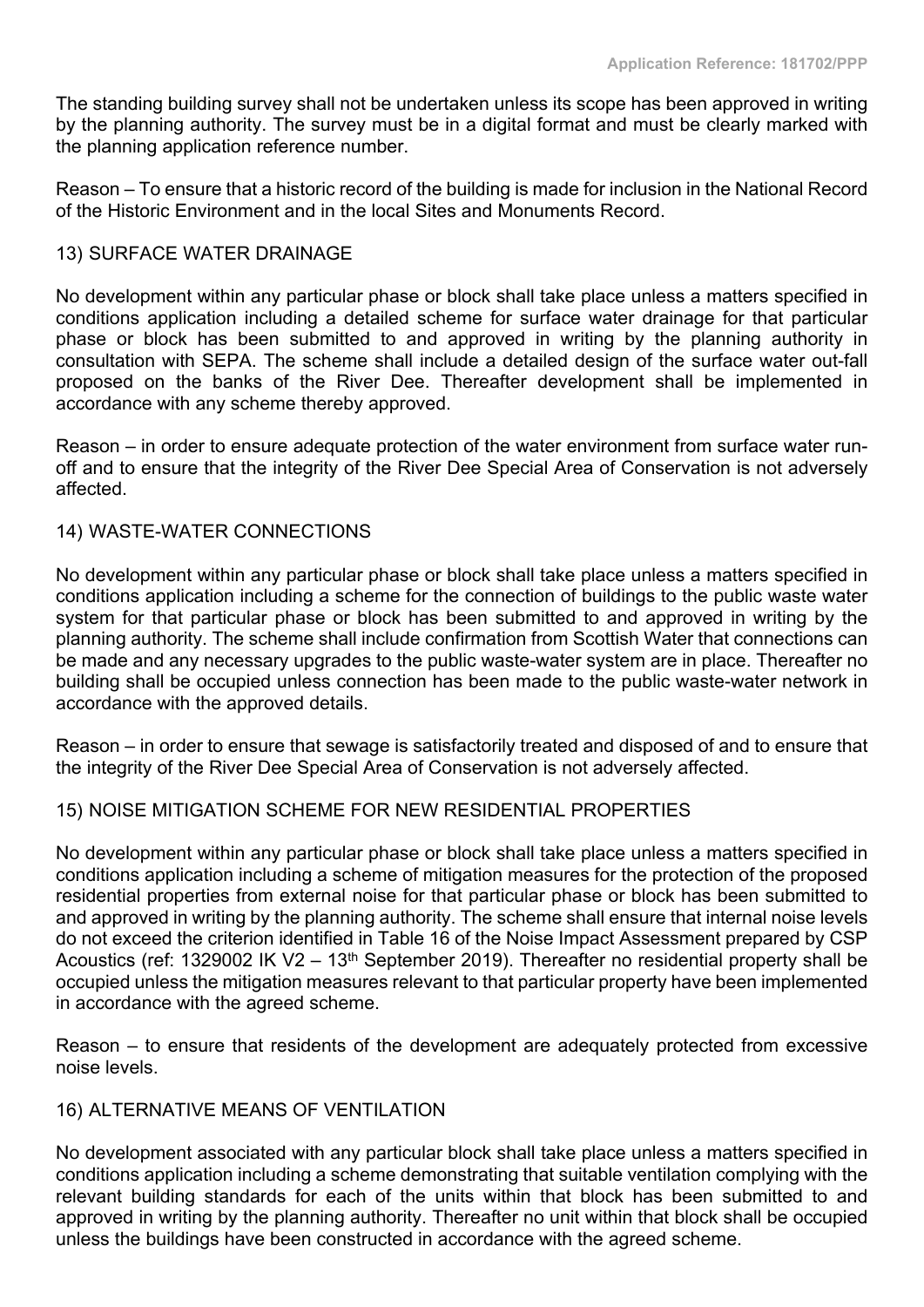Reason - In order that satisfactory ventilation can be provided to flats without windows being opened, which could result in exposure to excessive noise levels.

### 17) BUS STOP IMPROVEMENTS / PEDESTRIAN CROSSING

No phase or block shall be occupied unless a matters specified in conditions application including a scheme for the improvement of the existing bus stops at the following locations has been submitted to and approved by the planning authority and thereafter the bus stops have been upgraded in accordance with the approved details.

- a) on the west side of Victoria Road, 40m north of the junction with South Esplanade West
- b) on the east side of Victoria Road, 25m north of the junction with South Esplanade West
- c) on the north side of Menzies Road, opposite the junction with Walker Lane;
- d) on the south side of Menzies Road, 28m south of the junction with Walker Lane;
- e) on the north side of Menzies Road, 28m north of the junction with Walker Place and;
- f) on the south side of Menzies Road, 17m north of the junction with Walker Place

The said scheme should consider the provision of bus shelters, real-time information displays, timetables, lighting, boarding kerbs, and road markings at each bus stop, with the expectation the stops are upgraded to the extent that the locational characteristics of each stop allows.

Thereafter no units shall be occupied unless all bus stops have been upgraded in accordance with the approved scheme.

Reason – in order to encourage the use of public transport to the site.

### 18) CAR CLUB PARKING SPACES

No development associated with the provision of the car parking areas hereby approved shall take place unless a scheme showing the location and delivery method of two 'car club only' parking spaces has been submitted to and approved in writing by the planning authority. Thereafter, unless otherwise agreed in writing with the planning authority, no unit shall be occupied unless (i) the car club only parking spaces have been constructed and are available for use and any associated signs or road markings have been implemented, in accordance with a phasing plan if necessary; and (ii) a traffic regulation order (TRO) is in place to restrict the use of the parking spaces to car club vehicles only.

Reason – To encourage modal shift away from the private car.

# 19) ELECTRIC VEHICLE CHARGING POINTS

No unit shall be occupied unless (i) details of the type and location of electric vehicle charging points and bays; (ii) markings and signage to identify the bays; and (iii) a phasing plan for their provision, have been submitted to and approved in writing by the planning authority. Thereafter the charging points and bays shall be provided in accordance with the agreed phasing plan prior to the occupation

Reason – to provide for and encourage the use of electric vehicles.

### 20) WATER EFFICENCY STATEMENT

No development within any particular phase or block shall take place unless a matters specified in conditions application including a water efficiency statement for that particular phase or block has been submitted to and approved in writing by the planning authority. The statement should take into account the advice provided in CIRIA publication C723 (Water sensitive urban design in the UK)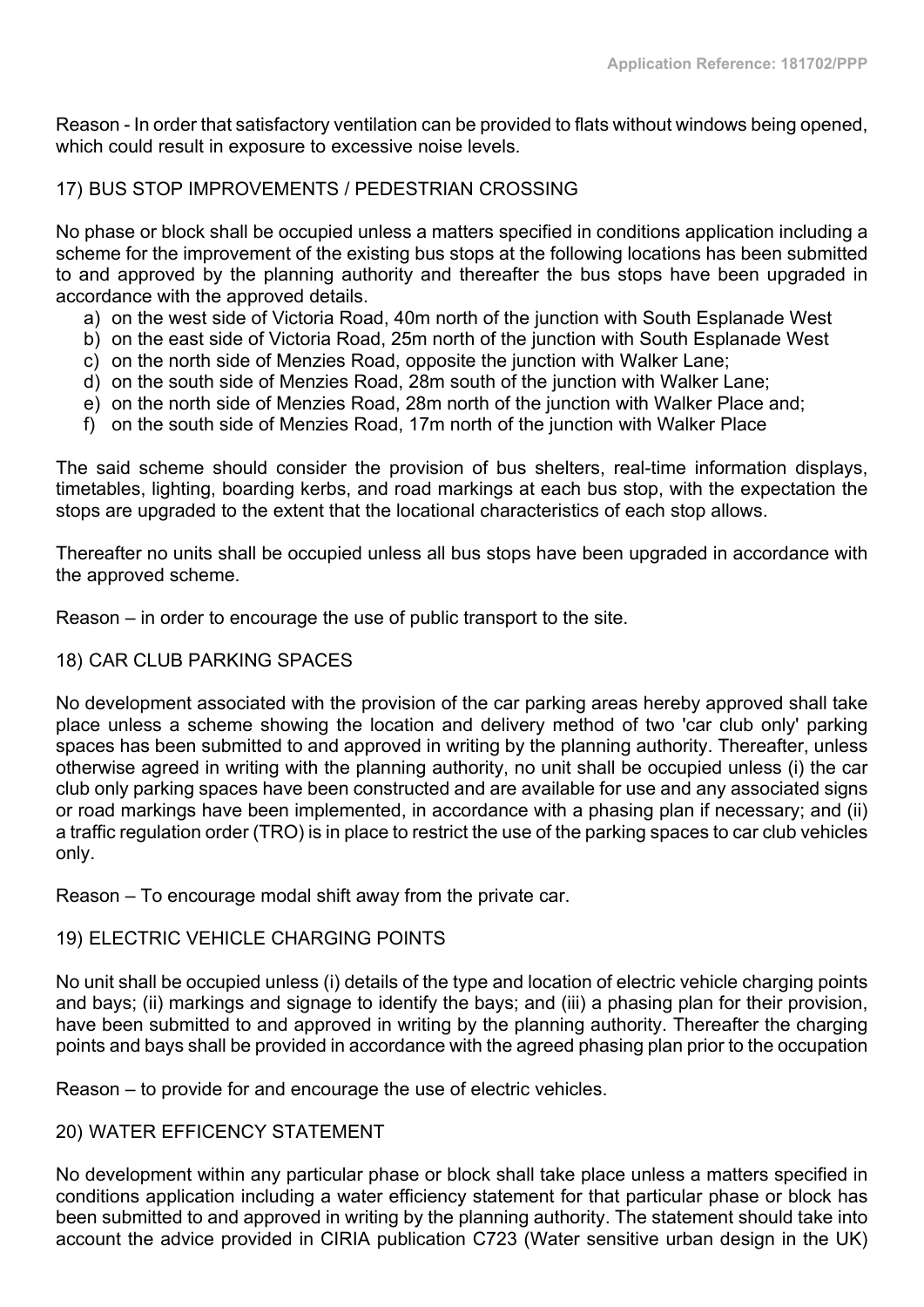and specify the measures proposed to incorporate water saving technology into the development so as to achieve gold standard for water use efficiency in domestic buildings or BREEAM level 5 for non-domestic buildings. Thereafter the approved measures shall be implemented in the construction of the development.

Reason – in order to help avoid reductions in river water levels, which at times of low flow can have impacts on freshwater pearl mussel, one of the qualifying features of the River Dee Special Area of Conservation (SAC).

### 21) LOW AND ZERO CARBON BUILDINGS

No development within any particular phase or block shall take place unless a matters specified in conditions application comprising a scheme detailing compliance with the Council's 'Low and Zero Carbon Buildings' supplementary guidance for the buildings within that particular phase or block has been submitted to and approved in writing by the planning authority. Thereafter, each building shall not be occupied unless the approved measures have been implemented in full and are available for use.

Reason – in order to ensure that the development complies with the 'Low and Zero Carbon Buildings' Supplementary Guidance.

#### 22) SOUTH ESPLANADE WEST PAVEMENT

No development shall take place unless a matters specified in conditions application comprising a scheme to bring the pavement on the north west (development site) side of South Esplanade West between in its junction with Victoria Road and Wellington Road up to adoptable standard has been submitted to and approved in writing by the planning authority. Any vehicular accesses into the site shall be formed as footway crossings rather than a road junction, to provide pedestrian priority along the length of the development frontage.

Thereafter no unit shall be occupied unless the scheme has been implemented in its entirety.

Reason – in order to provide satisfactory and safe pedestrian access to the development.

### 23) SAFE ROUTES TO SCHOOL

No development shall take place unless a matters specified in conditions application, including an assessment of, and scheme for securing, safe pedestrian routes to Lochside Academy and Walker Road Primary School (or such as other school as pupils from the site may be zoned to should circumstances change), has been submitted to and approved in writing by the planning authority. Thereafter no residential unit shall be occupied unless any associated work identified by the approved scheme to create the safe routes has been completed.

Reason - in order to promote sustainable and safe travel and ensure compliance with policy D3 (Sustainable and Active Travel) of the Aberdeen Local Development Plan.

### 24) RESIDENTIAL TRAVEL PACK

No development within any particular phase or block shall take place unless a matters specified in conditions application including a residential travel pack has been submitted to and approved in writing by the planning authority. Each residential travel pack shall identify details of different travel options available in the area in order to discourage the use of the private car. The approved travel pack shall be supplied to the first occupants of every residential unit within that block or phase on occupation. Each Travel Plan shall identify measures to be implemented in order to discourage the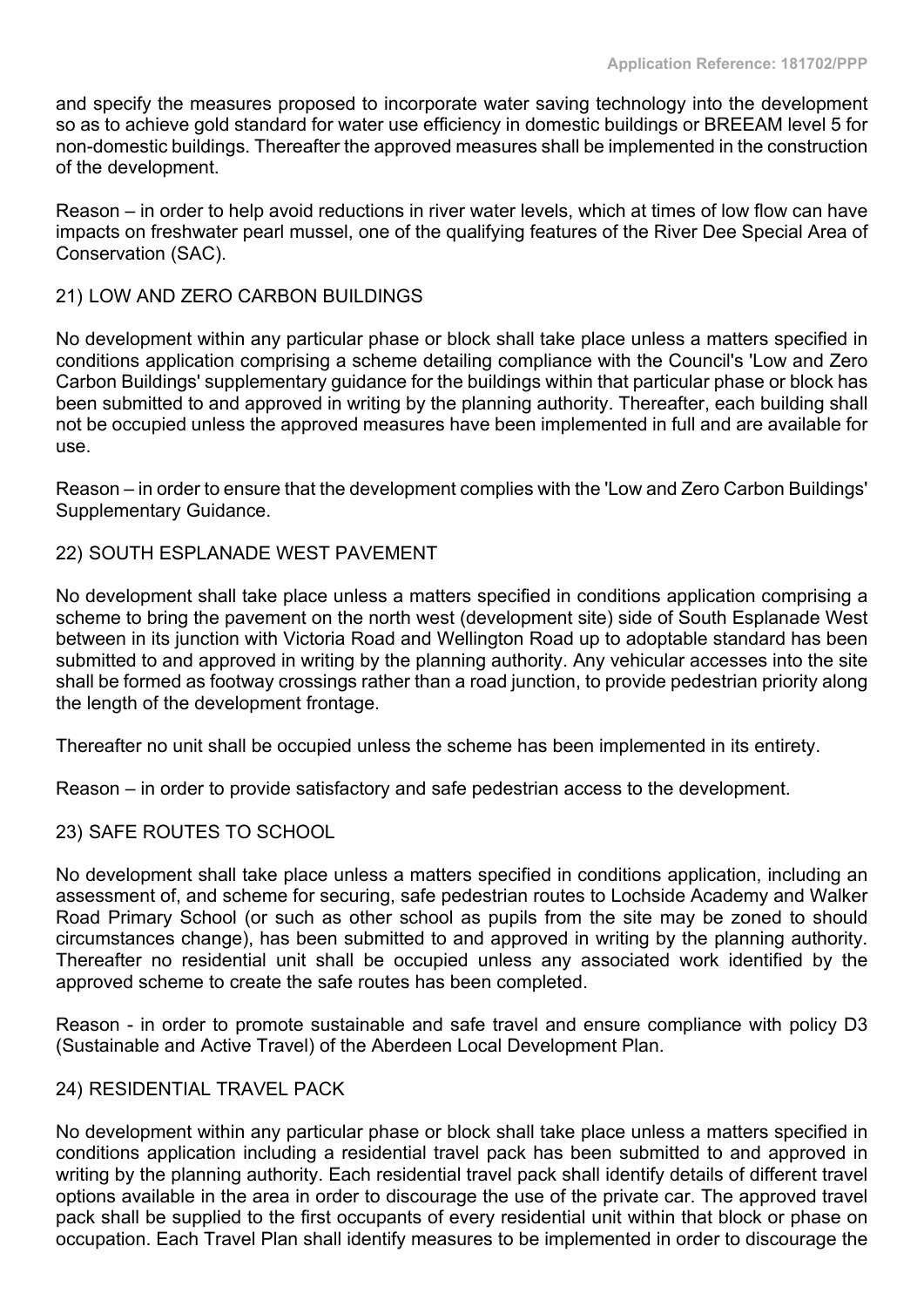use of the private car as well as the duration of the plan, system of management, monitoring, review and reporting and thereafter shall be implemented as approved.

Reason – in order to reduce dependency on the private car for travel.

### **ADVISORY NOTES FOR APPLICANT**

### 1) EXPIRATION OF CONSENT

Pursuant to section 59 of the Town and Country Planning (Scotland) Act 1997 this planning permission in principle shall lapse on the expiration of 2 years from the approval of matters specified in conditions being obtained (or, in the case of approval of different matters on different dates, from the requisite approval for the last such matter being obtained) unless the development to which the permission relates is begun before that expiration.

#### 2) REQUIREMENT TO SUBMIT APPLICATIONS FOR MATTERS SPECIFIED IN CONDITIONS

As specified by Section 59 of the Town and Country Planning (Scotland) Act 1997 (as amended by the Planning etc. (Scotland) Act 2006) all conditions of this planning permission in principle that require the submission of information of any sort for further approval, agreement or consent of the planning authority, require to be subject a formal application for matters specified in conditions.

### 3) DETAILED PLANNING APPLICATIONS

The submission of standalone detailed planning applications is strongly discouraged due to the added complexity of assessing such applications out-with the terms of the planning permission in principle. Should detailed planning applications be submitted it is likely that

- a) further supporting information (e.g. transport assessment) would be required in order to adequately assess the proposals and
- b) new section 75 legal agreements would be required in order to secure developer obligations.

Notwithstanding the standalone nature of any detailed planning applications, such application would be required to comply with the design, landscaping and layout principles of this, or subsequent approved planning permission in principle applications and associated planning conditions.

#### 4) LEVEL 2 STANDING BUILDING SURVEY

A full analytical record, which will include detailed photographs of decorative and structural elements, a detailed written description and account of the building's origins, development, use and the evidence on which this has been based. Readily available historic documentation will be examined, and measured drawings will be made of relevant sections, elevations and key architectural features. Surveys must be submitted in a digital format. A more detailed specification of the survey can be obtained from the Council's Archaeology Service.

#### 5) LAYOUT AND DESIGN PRINCIPLES

The indicative layout approved as part of this application has been produced to demonstrate that the quantum of development proposed (built structures, car parking, landscaping etc.) can be satisfactorily accommodated on the site. Other alternative layouts may also be considered acceptable however they would be expected to meet the following principles –